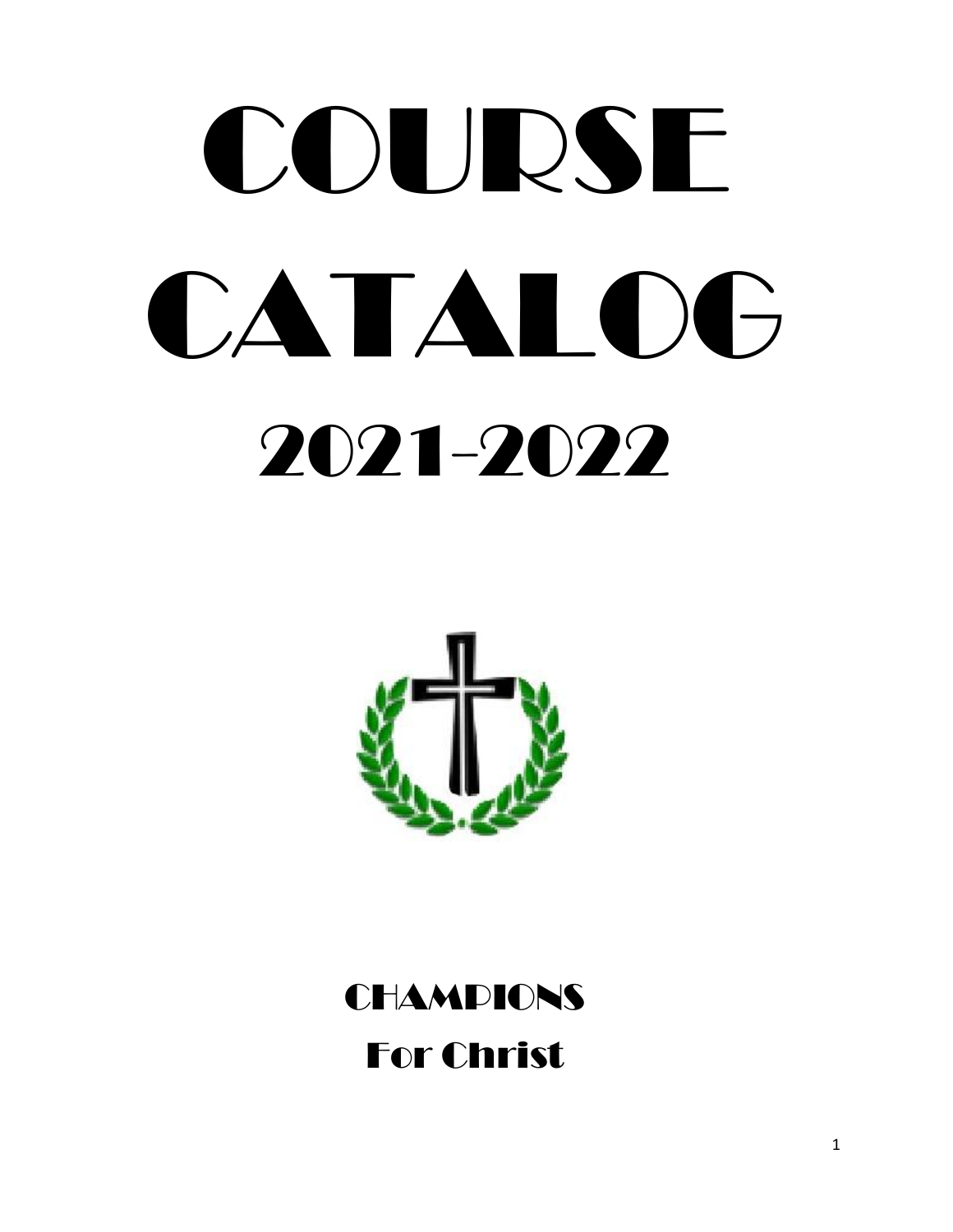## **TABLE OF CONTENTS**

## Contents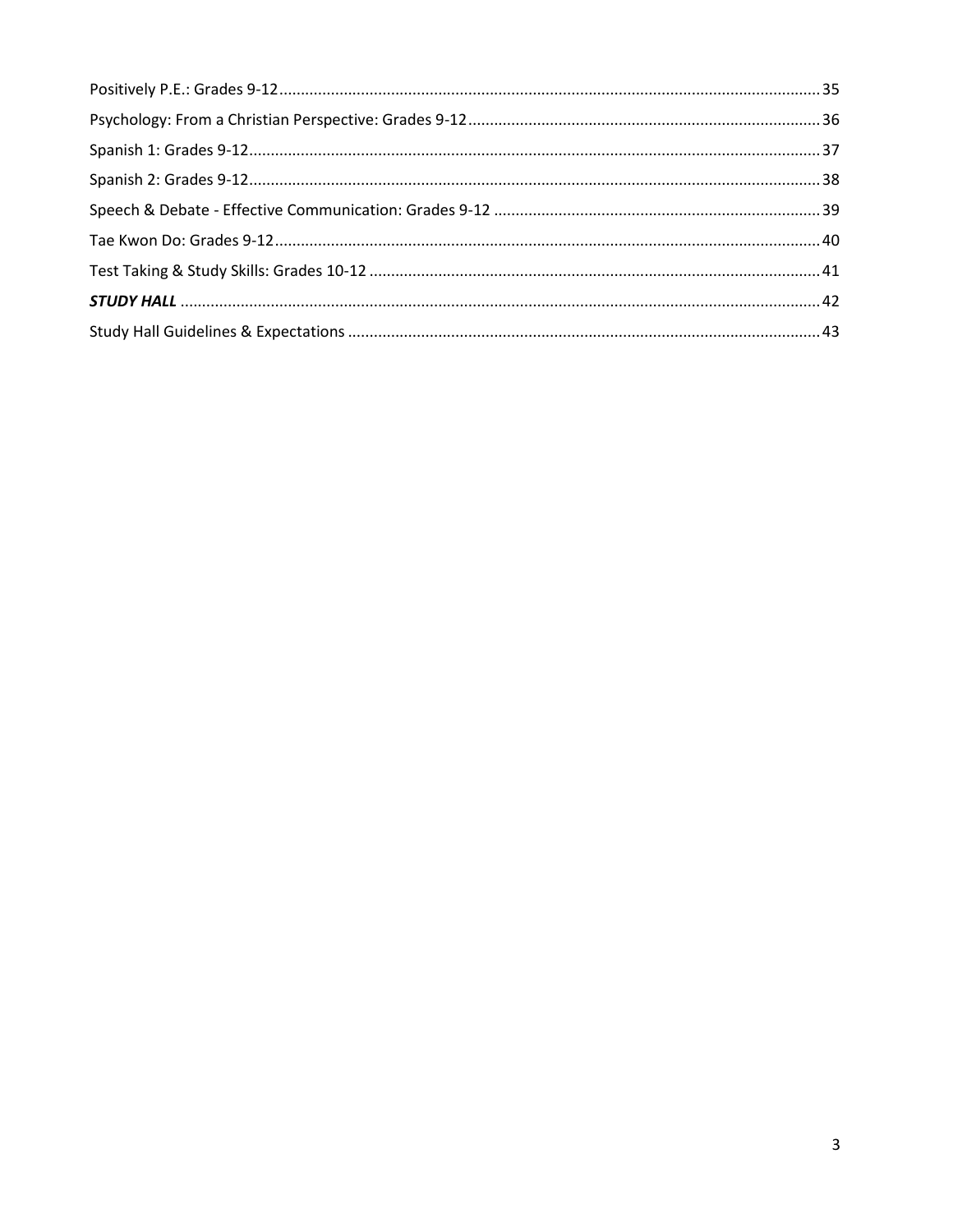## <span id="page-3-0"></span>*MATH*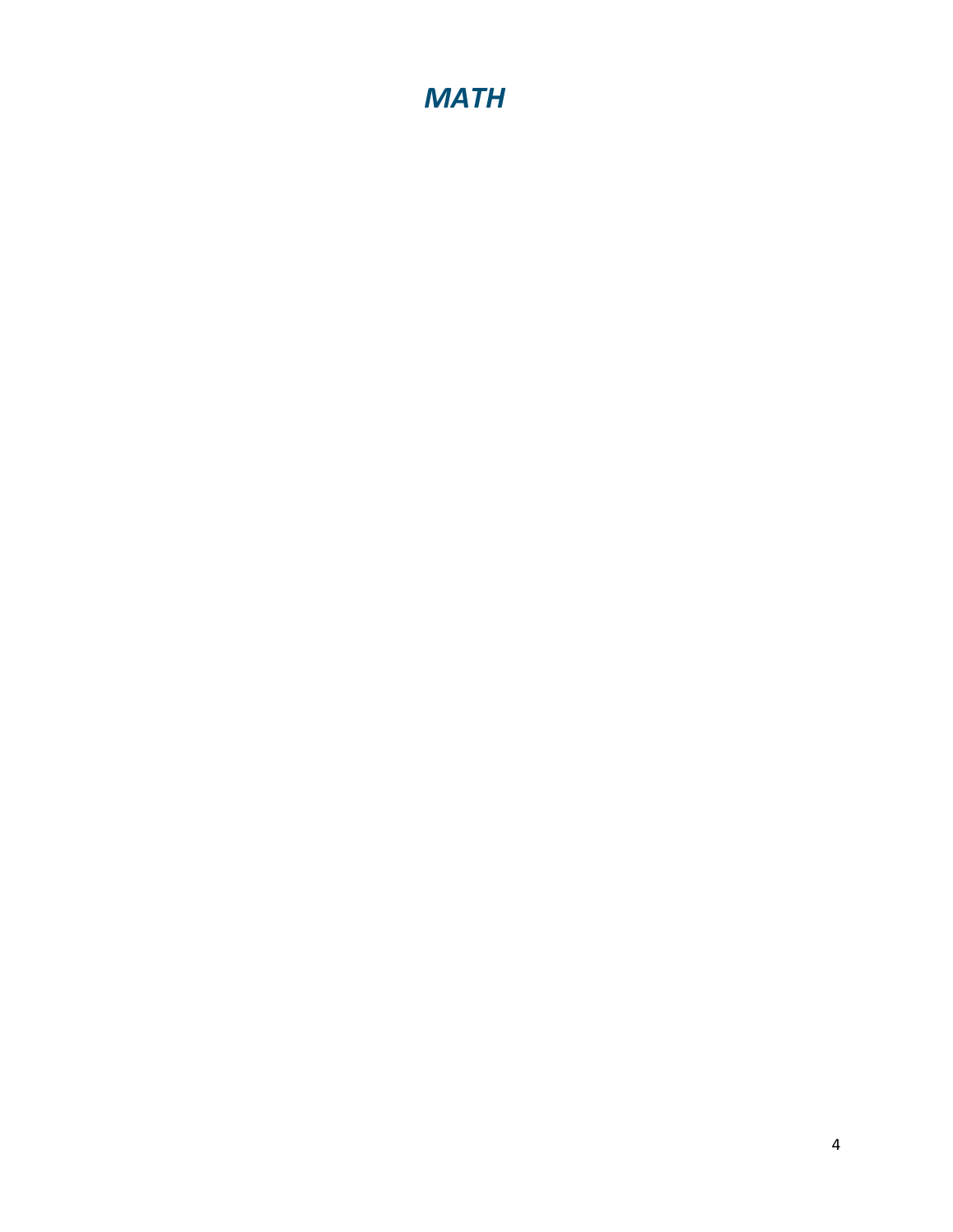## Algebra I: Grades 9-10 CANCELLED

**Mentor:** Jaime Jones **Class Size:** 3 - 15 **Prerequisite:** None **Cost:** \$40/month /student (\$360/year) **Supply Fee:** \$10

#### <span id="page-4-0"></span>**Texts**:

- Saxon Algebra I 3rd Edition Homeschool Kit (includes textbook, tests, and answers) ISBN-13: 9781565771239
- Optional: Saxon Algebra I 3rd Edition Solutions Manual\* ISBN: 1-56577-137-0 \*Recommended if you don't feel comfortable helping your student with problems at home. This contains the step-by-step solution for all problems in the book. The regular answer key contained in the homeschool kit only has the final answer, not the steps to get there.

**Supplies:** 3-ring binder with dividers for homework and tests, notebook paper, pocket folders – 2, pencils, pens, graph paper, scientific calculator-a basic scientific calculator is required. A graphing/scientific calculator is optional but recommended (Texas Instruments TI-83 or 83+)

**Course Description:** This is a high school level Algebra I course. Topics covered include: equations and inequalities, graphing, scientific notation, ratios, percent, variations, unit conversions, geometry, perimeter, area, volume, English to metric conversion, and surface area. Class time will focus on introducing new concepts, reviewing homework, and answering questions.

**Homework:** 4-6 hours/week. Students will be expected to complete problem sets and tests at home, bringing questions to class. Parents will verify that the problem sets have been completed, graded, and corrected. Mrs. Jones will grade tests.

**Credits Earned:** 1 math credit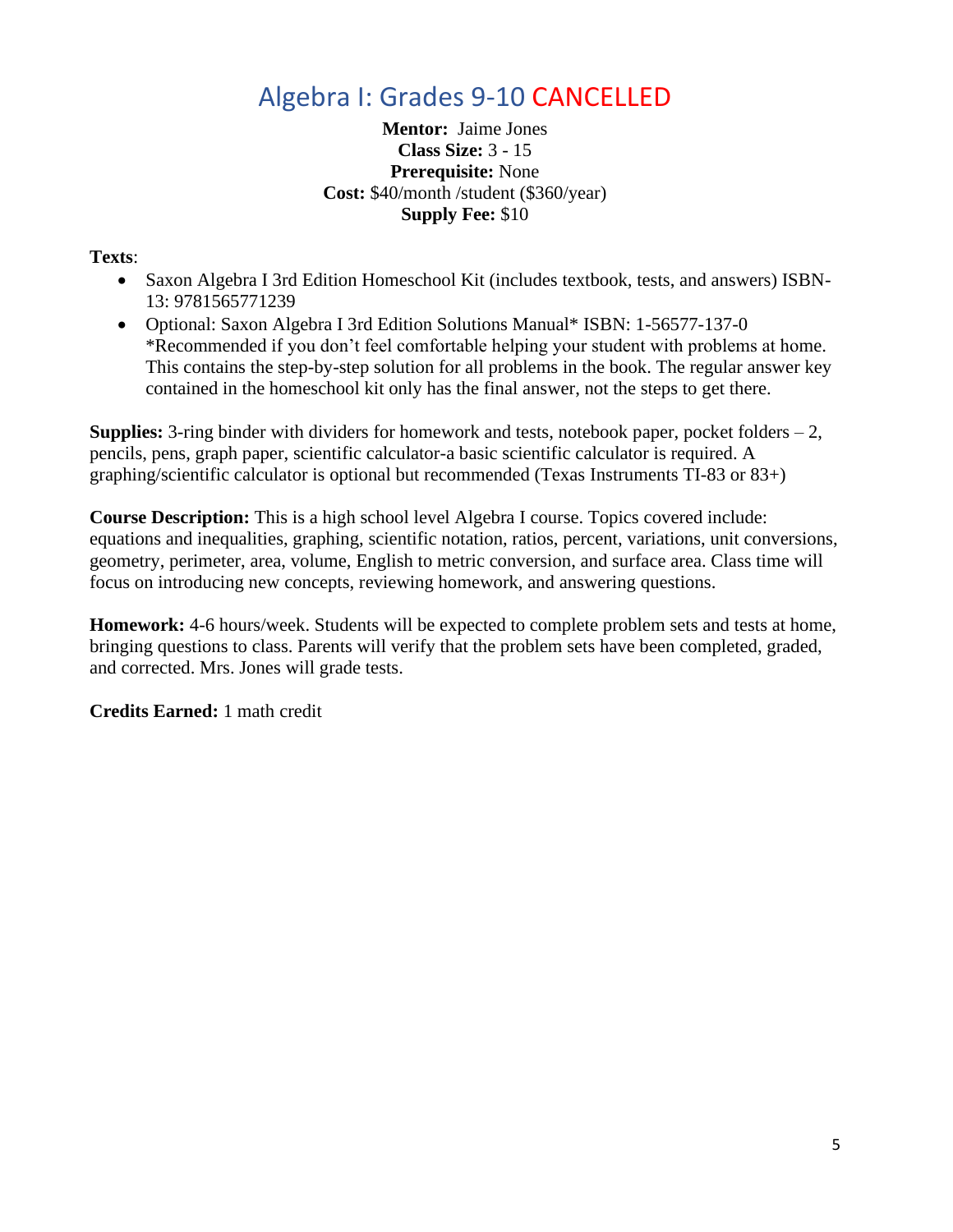## Geometry: Grades 9-12

**Mentor:** Jaime Jones

**Class Size:** 3 - 15 **Prerequisite:** Algebra 1 **Cost:** \$40/month /student (\$360/year) **Supply Fee:** \$10

<span id="page-5-0"></span>**Texts:**

• Saxon Geometry Homeschool Kit (includes textbook, tests, and solutions manual) ISBN: 1600329764 ISBN-13: 9781600329760

**Supplies**: 3-ring binder with dividers for homework and tests, notebook paper, 2 pocket folders, pencils, erasers, pens, graph paper, compass, protractor, ruler, and a scientific calculator-a basic scientific calculator is required. A graphing/scientific calculator is optional but recommended (Texas Instruments TI-83 or 83+).

**Course Description**: This is a high school level Geometry course presented in the familiar Saxon approach. Incremental development and continual review keep the concepts fresh in students' minds. Topics covered include: triangle congruence, postulates and theorems, surface area and volume, two-column proofs, vector addition, and slopes and equations of lines. Homework will also include some algebra problems woven in to ensure that material is not lost while our focus in on geometry. This is excellent preparation for standardized tests and/or future math classes. In class we will be exploring new concepts, reviewing homework, and answering students questions.

**Homework**: 4-6 hours/week. Students will be expected to complete problem sets and tests at home, bringing questions to class. Parents will verify that the problem sets have been completed, graded, and corrected. Mrs. Jones will grade tests.

**Credits Earned**: 1 math credit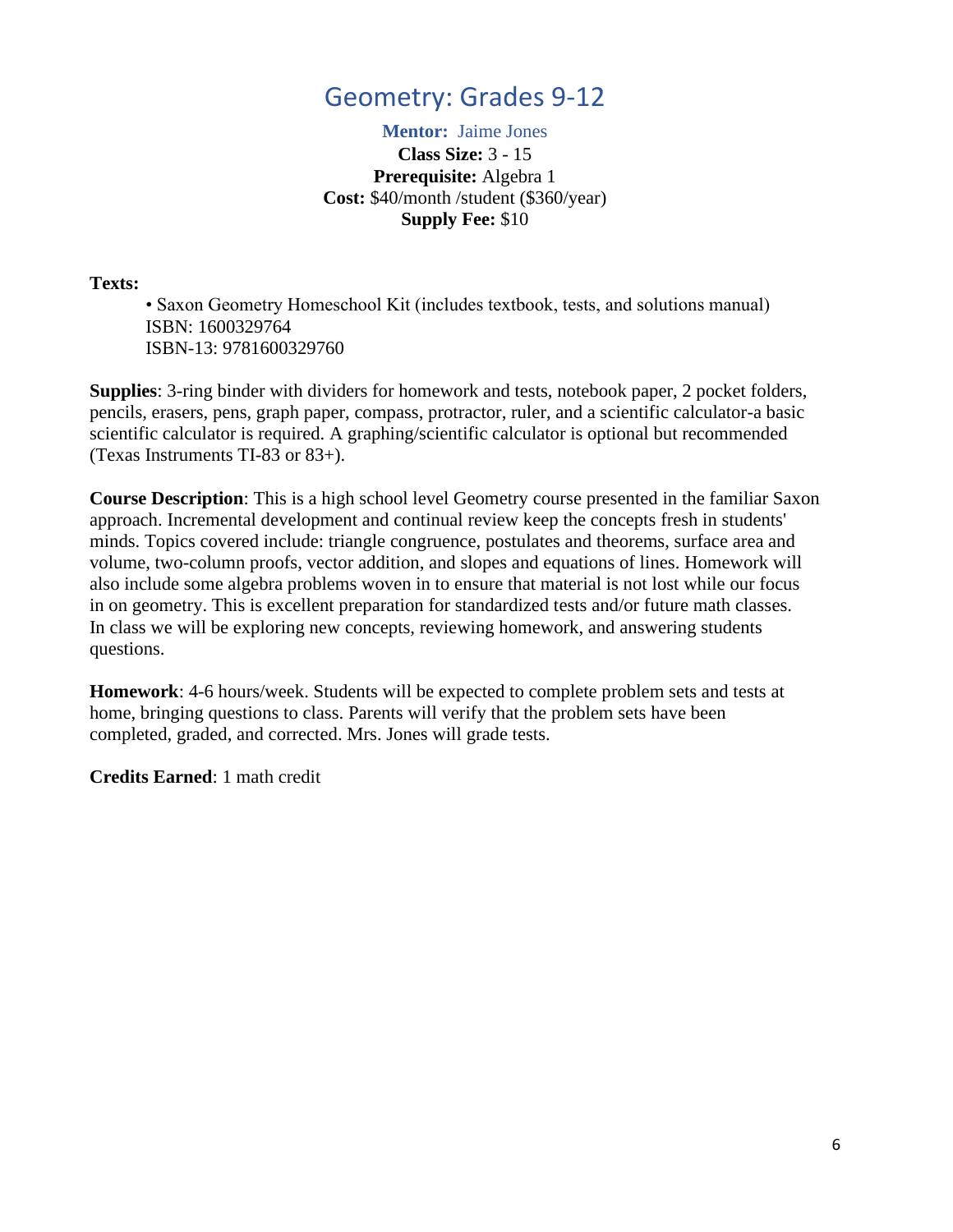## Algebra II: Grades 10-12

**Mentor**: Carla Hoke **Class Size**: 4-15 **Prerequisites**: Algebra I (Geometry also suggested) **Cost**: \$40/month/student (\$360 total) **Supply fee**: \$10 for copies

<span id="page-6-0"></span>**Texts:** >Saxon *Algebra II 3rd Edition Homeschool Kit* (Includes textbook, tests, and answers) >Saxon *Algebra II 3rd Edition Solutions Manual*

#### **Supplies:**

>Scientific Calculator—TI 83 or TI 83+ suggested  $>1\frac{1}{2}$  inch three-ring binder with dividers >College-ruled notebook paper, graph paper, compass, protractor, pencils, and pen

**Course Description:** This is a High School level Algebra II course. Class time will focus on introducing new concepts and working practice problems. If time allows, homework questions will be addressed. Students will be expected to complete problem sets and correct missed problems, bringing all work to class. Homework will be collected weekly. Quizzes will be completed in class, while tests will be taken at home. Parents will be responsible for ensuring honest completion and correction of problem sets, as well as proctoring tests. Grades will be issued each semester.

Concepts include: Complex numbers Discriminants Factoring Inequalities Trigonometry Logarithms Quadratic Equations Rate Unit Conversions Linear and Non-linear Systems Ideal Gas Laws Polar Coordinates **Chemical Compounds** Chemical Compounds Vectors Distance Formula Variation Probability

**Homework:** 4-5+ hours per week

**Credits Earned:** 1 Algebra II math credit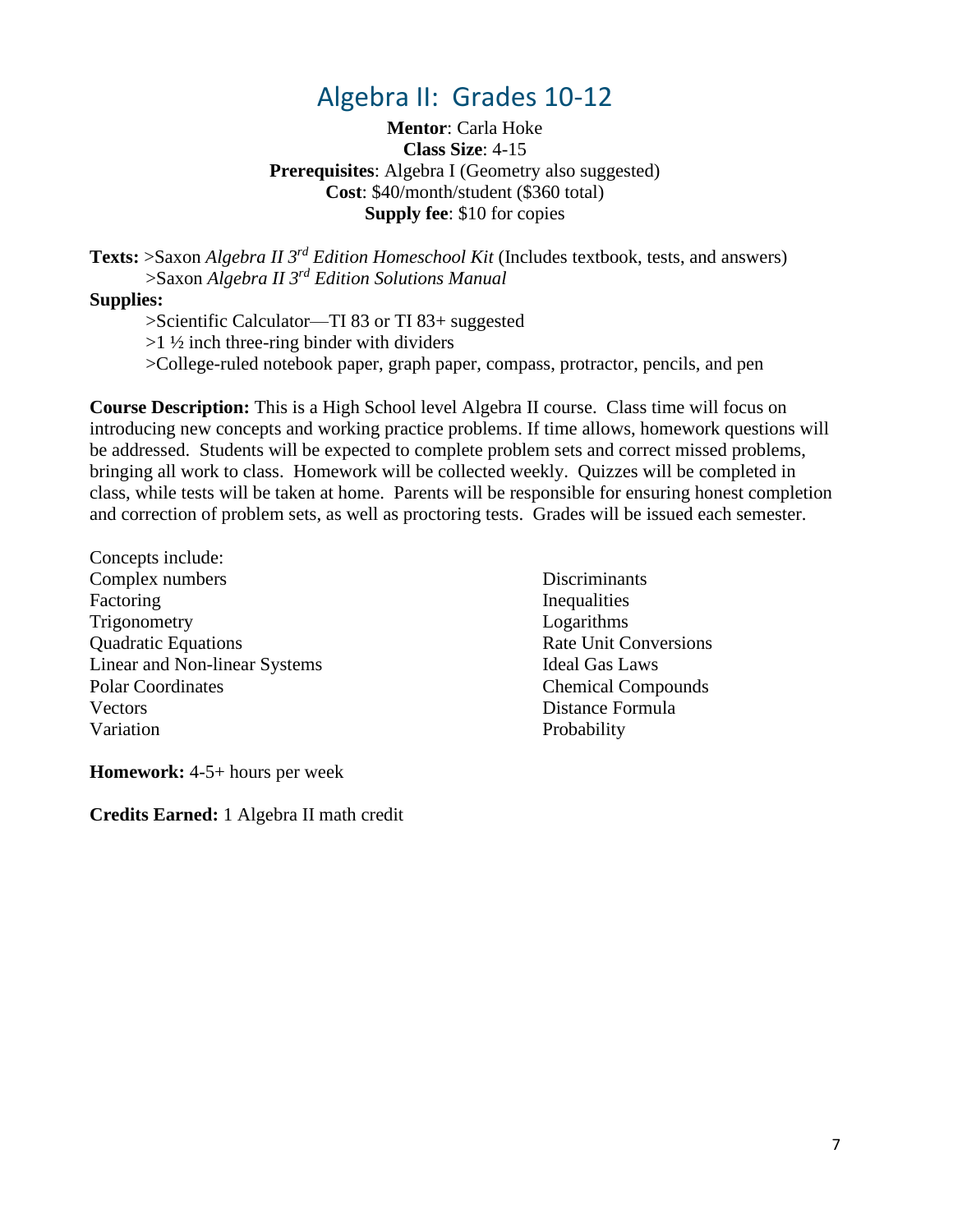## <span id="page-7-0"></span>*SCIENCE*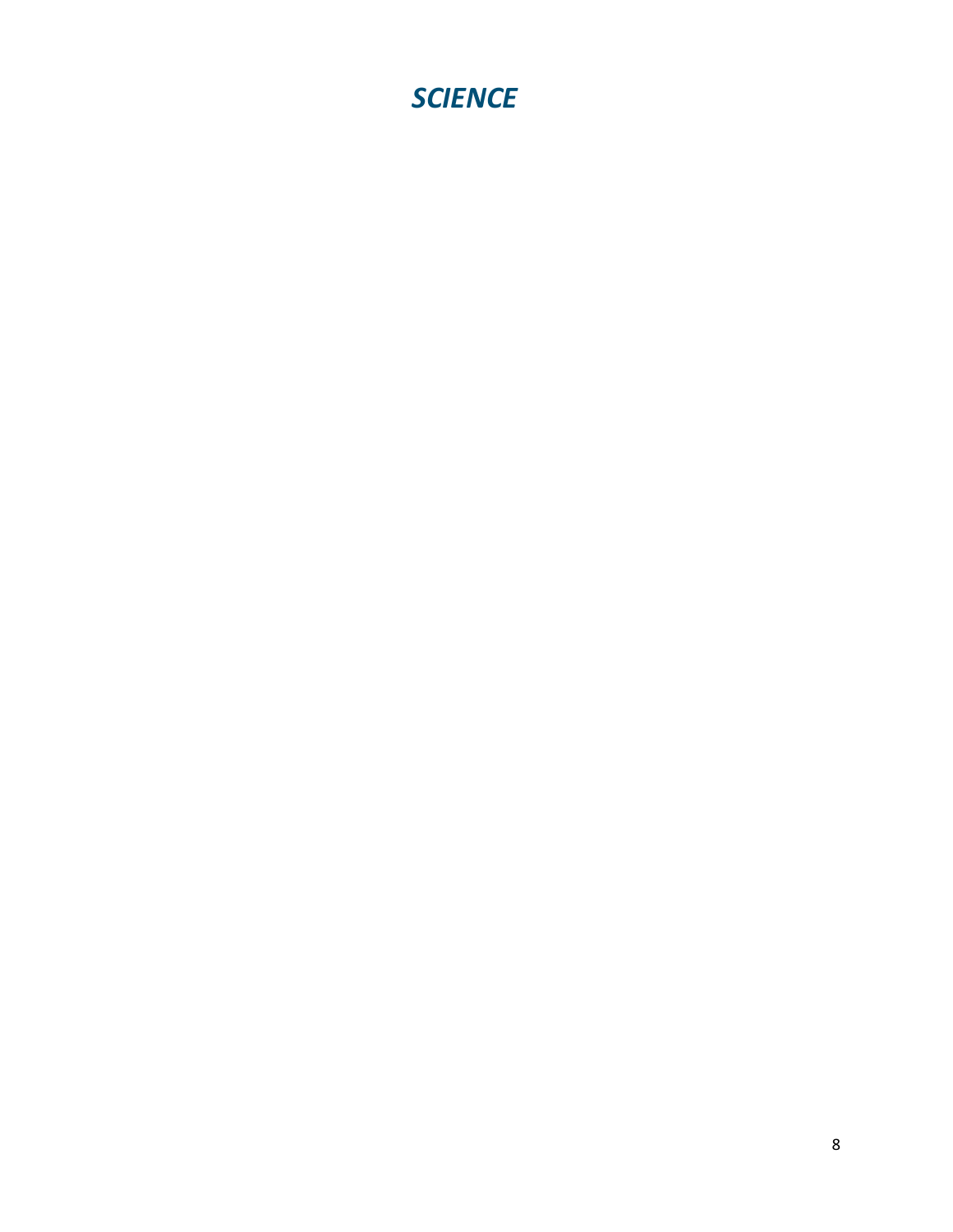## Earth Science: Grades 8-10

**Mentor:** Erin Brown **Class Size:** 5-15 **Prerequisite:** None **Cost:** \$40/month /student (\$360/year) **Supply Fee:** \$25

<span id="page-8-0"></span>Text: Earth Science, 4<sup>th</sup> Edition, BJU Press (ISBN-13: 9781606820704)

Earth Science Lab Manual, 4<sup>th</sup> Edition, BJU Press

**Supplies:** 3 ring binder with dividers for homework, labs, and tests, notebook paper, pencils

#### **Course Description:**

This is a high school level earth science course with labs taught from a Christian viewpoint. The course will cover topics such as mapping, geology, tectonic processes, soil and groundwater conservation, oceanography, meteorology, and astronomy. Students will read and study the six units at home. Class time will be utilized for labs, demonstrations, and discussions.

#### **Homework:**

Students should expect 2.5/3 hours of homework per week. They will be required to read the assigned pages and answer the Section Review questions and the Chapter Review questions before attending class. Students will also compose lab reports and complete tests at home. Mrs. Brown will grade all assignments/tests and will hold students responsible for completing assignments as instructed. There will be occasional special projects throughout the year.

#### **Credit:**

1 Lab Science credit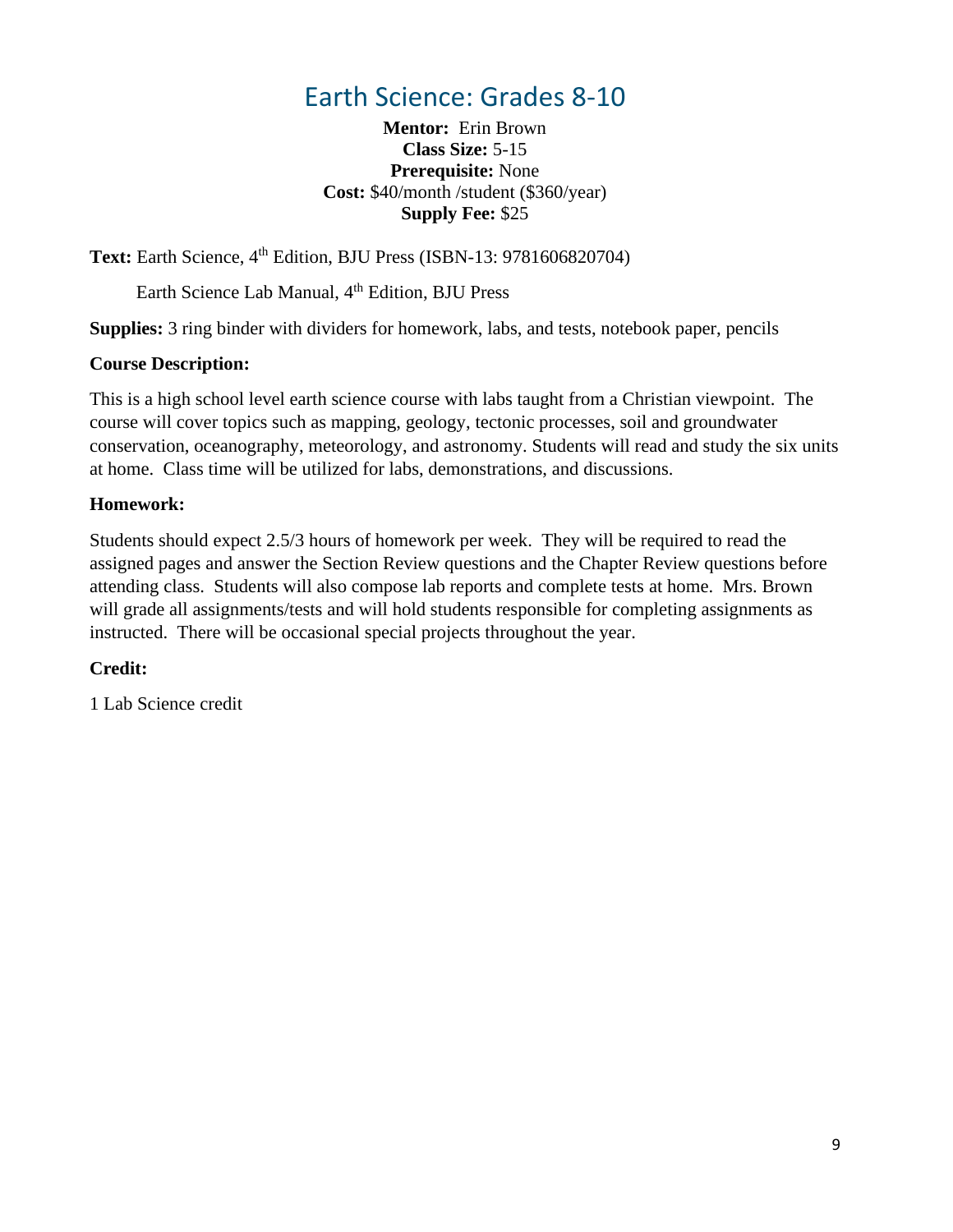## <span id="page-9-0"></span>Exploring Creation with Biology: Grades 9-11

**Mentor:** Jaime Jones **Class Size:** 4-18 **Pre-requisite:** Pre-Algebra **Cost:** \$40/month/student (\$360 total) **Supply Fee**: \$50

**Text:** Apologia Exploring Creation with Biology, 3rd edition Textbook ISBN: 978-1-946506-45-0 2.

**Supplies:** Three-ring binder with dividers, loose-leaf paper, pencils, pens, colored pencils, and homework folder/pocket portfolio

**Course Description:** This is a high school level biology course with laboratory taught from a Christian perspective. It is recommended to take this course the same year the student is taking Algebra I; a pre-requisite is Pre-Algebra. Students will read and study the sixteen learning modules at home, and class time will be utilized for labs, group discussion, and clarification of challenging concepts. Modules cover atoms, chemical structures, ecosystems, biomes, ecological communities, cell structure and function, cellular energy, DNA, proteins, cell cycles, and genetics (including inheritance, disorders, and technology). Students will also learn about prokaryotes, viruses, protists, fungi, and the fascinating worlds of plants and animals. Throughout laboratory exercises, students will frequently utilize a microscope, and they will dissect an owl pellet, earthworm, crayfish, grasshopper, perch, and frog during the year. (Recommended for Grade 9.)

**Homework:** 2.5-3 hours/week. Students will be expected to read modules, answer "On Your Own Questions", complete the study guide, compose lab reports, and complete tests at home. There will be occasional special projects throughout the year.

**Credits Earned:** 1 science credit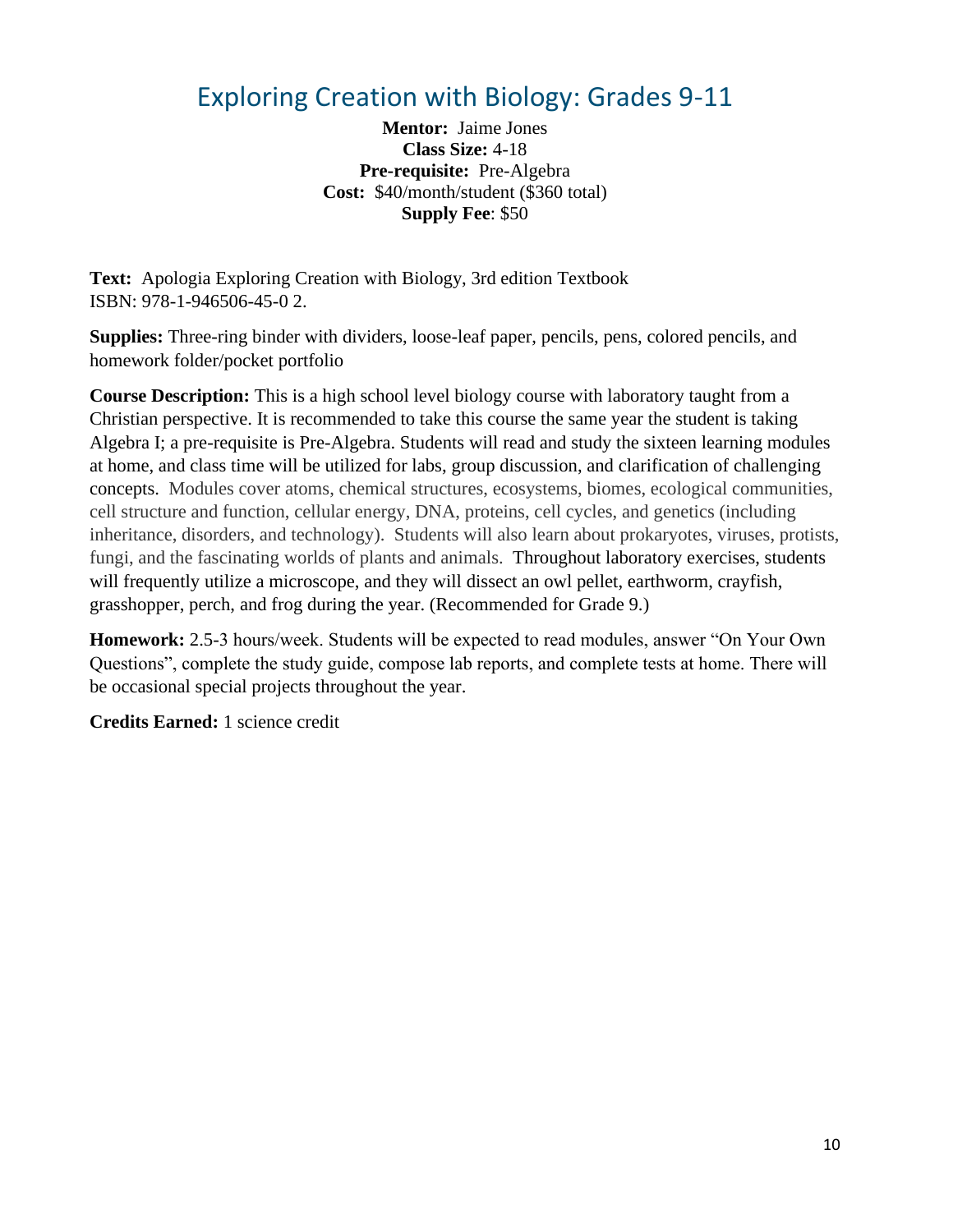## Exploring Creation with Chemistry: Grades 10 - 12

<span id="page-10-0"></span>**Mentor:** Dani Cole **Class Size:** 6 – 20 **Prerequisite(s):** Algebra I, recommended by Apologia for Grade 10. **Cost:** \$40/ month/ student (\$360/year) **Supply Fee:** \$35 (covers handouts, tests, activities, lab equipment rental and lab supplies)

**Text(s):** • **Apologia Science Exploring Creation with Chemistry**, Textbook (2nd edition) – ISBN# 978-1-932012-26-X (last number of the ISBN will vary depending on the printing. Make sure it is the 2nd edition.)

 • **Apologia Science Exploring Creation with Chemistry**, Solutions Manual – ISBN#978-1-932012-27-X (again, the last number of the ISBN may vary. Must be the 2nd edition)

**Optional:** Chemistry Companion CD-ROM ISBN#978-1-923012-31-6

**Supplies:** 2 pocketed folders, loose leaf paper, pencils, and a calculator capable of scientific notation. Most importantly a good attitude.

#### **Course Description:**

This is a high school level chemistry course with laboratory taught from a Christian viewpoint. Students will work at home through the sixteen learning modules of Apologia Science Exploring Creation with Chemistry

(2nd edition). Class time will be utilized for labs, group discussion, and clarification of concepts. Topics of study will include: measurement and units, energy, heat, temperature, atoms and molecules, classifying matter and its structure, molecular structure, polyatomic ions and molecular geometry, acid/base chemistry, chemistry of solutions, the gas phase, thermodynamics, kinetics, chemical equilibrium, and reduction/oxidation reactions. Students will perform various chemical experiments relating to the topics of study utilizing the scientific method while observing safe laboratory technique.

**Grades:** 10% Quizzes, 25% Homework, 25% Labs, 40% Tests

**Homework:** 3-4 hours/week. Students will be expected to read modules, answer "On Your Own" questions, finish Review Questions and Practice problems, compose lab reports and complete specific module tests at home. Mrs. Cole will hold students accountable for completing these assignments as instructed. There will be occasional special projects that will not be too involved. The supply fee covers most of the materials needed for the weekly labs.

**Credits Earned:** 1 Science Credit.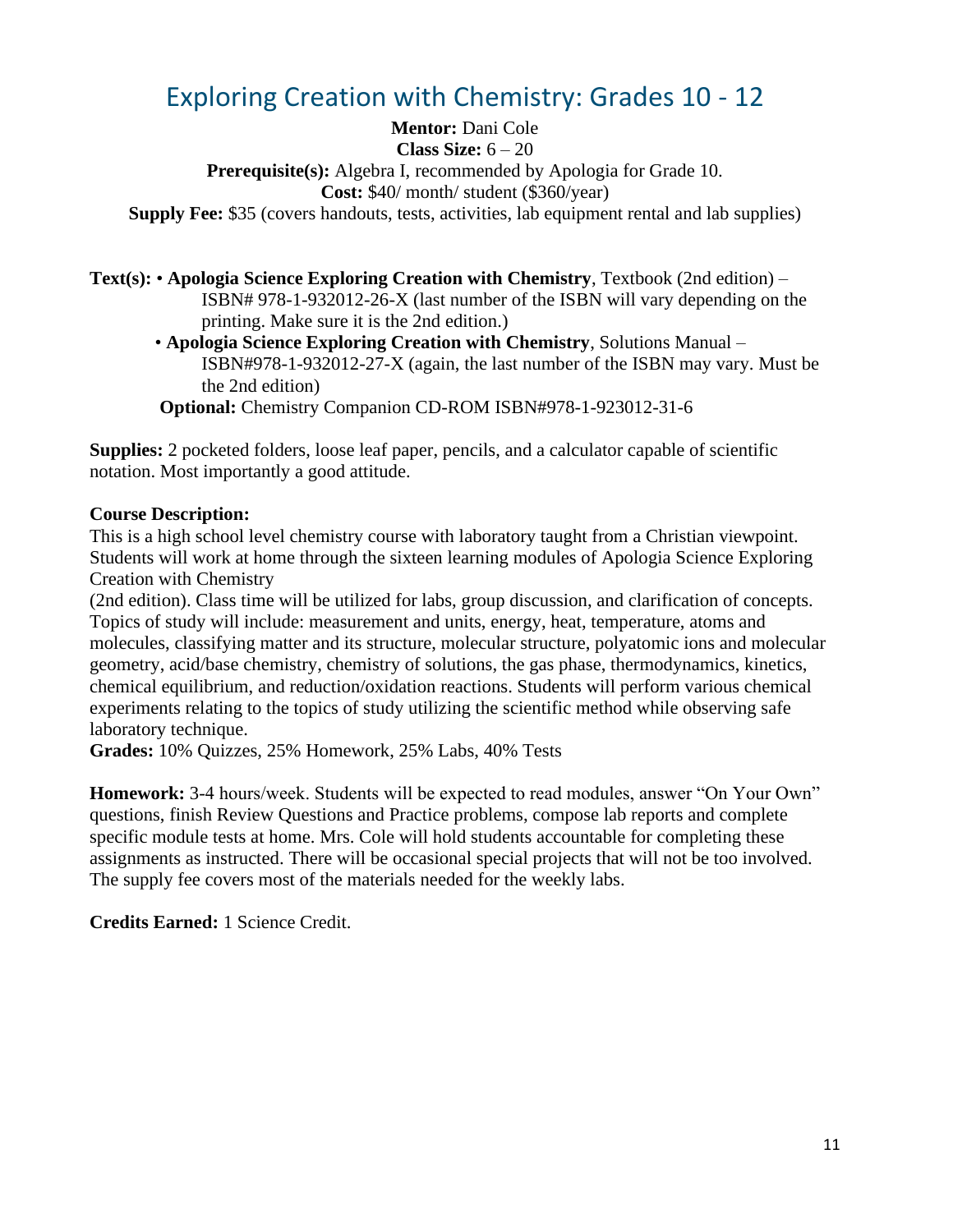## Forensic Science: Grades 10-12

**Mentor:** Erin Brown **Class Size: 5-18 Pre-requisite:** Biology **Cost:** \$35/month/student (\$315 total) **Supply Fee**: \$50

<span id="page-11-0"></span>Text : Forensic Science: Fundamentals and Investigations (thru enrollment in Cengage.com). Students will be given information to join the class through Cengage.com and the cost is \$50 for the MindTap digital platform which includes the digital textbook.

**Supplies**: Three-ring binder with loose-leaf paper, pencils, colored pencils, and homework folder/pocket portfolio

**Course Description:** This class introduces students to the fascinating world of forensic science, the science used to help solve crimes, and shows them how to find clues, analyze evidence, and crack the case. Students will develop the abilities to think critically, creatively, and analytically through interesting, real world case studies. This curriculum includes hands-on activities dealing with life, earth, and physical science topics. Projects include handwriting analysis, identifying fingerprints, analyzing blood spatter, and DNA analysis.

**Homework:** 1-2 hours/week. Students will be expected to read assigned reading and compose lab reports at home. Mrs. Brown will grade lab reports, and will hold students responsible for completing assignments as instructed.

**Credits Earned**: 1 science credit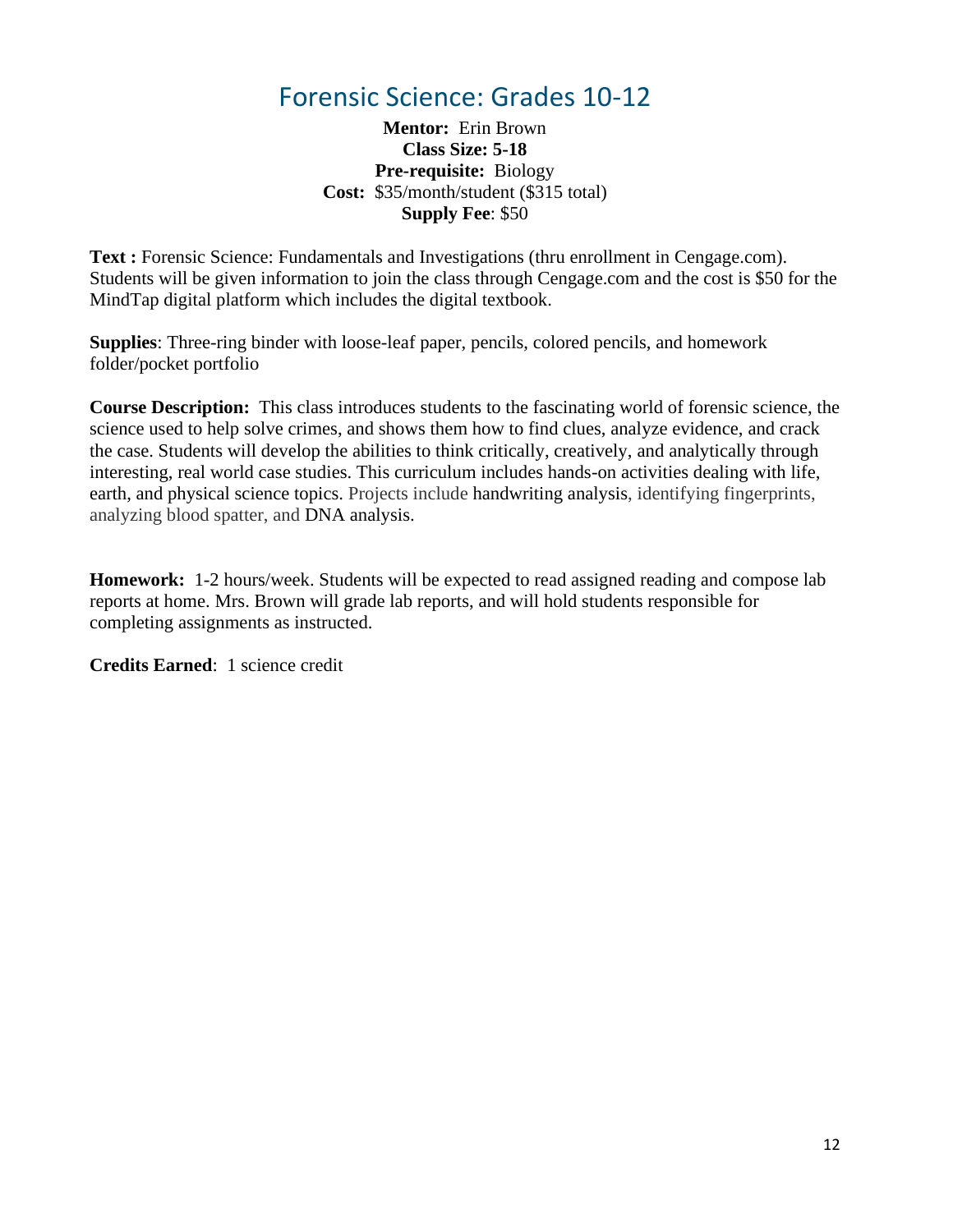### <span id="page-12-0"></span>Physics – The Foundation Science: Grades 11-12

**Mentor:** Wayne N. Collins

**Class Size:** 5-15 (Grade 10 will be considered **if** demonstrably far enough along in math).

**Prerequisites: Algebra 1 and 2; Geometry; and Basic Trigonometry (sufficient to use sine, cosine, and tangent operations). NOTE**: Many shy away from physics because they are intimidated by the math involved. Truth is, some concepts can only be completely understood through the mathematics. **HOWEVER:** Despite the frequent math treatment in the textbook, this course will place emphasis on understanding the concepts. **DO NOT IGNORE THIS COURSE**

**because of any math fear!** Many formulas look more complicated than they really are. A basic refresher of the algebra, geometry, and trigonometry used will be conducted when it first appears in a module.

**Cost:** \$40/month/student (\$360 per year)

**Supply Fee:** One time, \$20 per student

**Text**: **Exploring Creation Through Physics, 2nd Edition.** Dr. Jay Wile. Apologia. ISBN 1- 932012-42-7 (Available through the Apologia website; Amazon; Christianbook.com; and many others). Approximately \$45 and up, depending on new/used or format). **The accompanying Solutions and Test booklet is also required.** Families need not purchase any other materials, lab kits, or DVDs unless they so desire.

**Supplies**: 3-ring binder with dividers for class notes, handouts, worksheets, reports, etc. **Calculator with scientific notation and trigonometric functions required**.

**Course Description:** Physics is considered the foundation of all the natural sciences, focusing on the interaction between matter and energy. Physics governs all aspects of what happens around and in us, from the subatomic level to the entire universe. This physics course is designed to stimulate critical thinking skills and provide an understanding of the world around us so the student will be better prepared to meet the challenges of our rapidly changing technology (and the pitfalls that come with it). It provides a detailed introduction to the methods and concepts of general physics: onedimensional and two-dimensional motion, Newton's laws and their application, gravity, work and energy, momentum, periodic motion, waves, optics, electrostatics, electrodynamics, electrical circuits, and magnetism.

**Homework**: Weekly Reading Assignments; Written Assignments; and occasional observational experiments (at home and/or in class) with Lab Reports. Anticipate 1 hour per day.

**Credits Earned**: One Science Credit.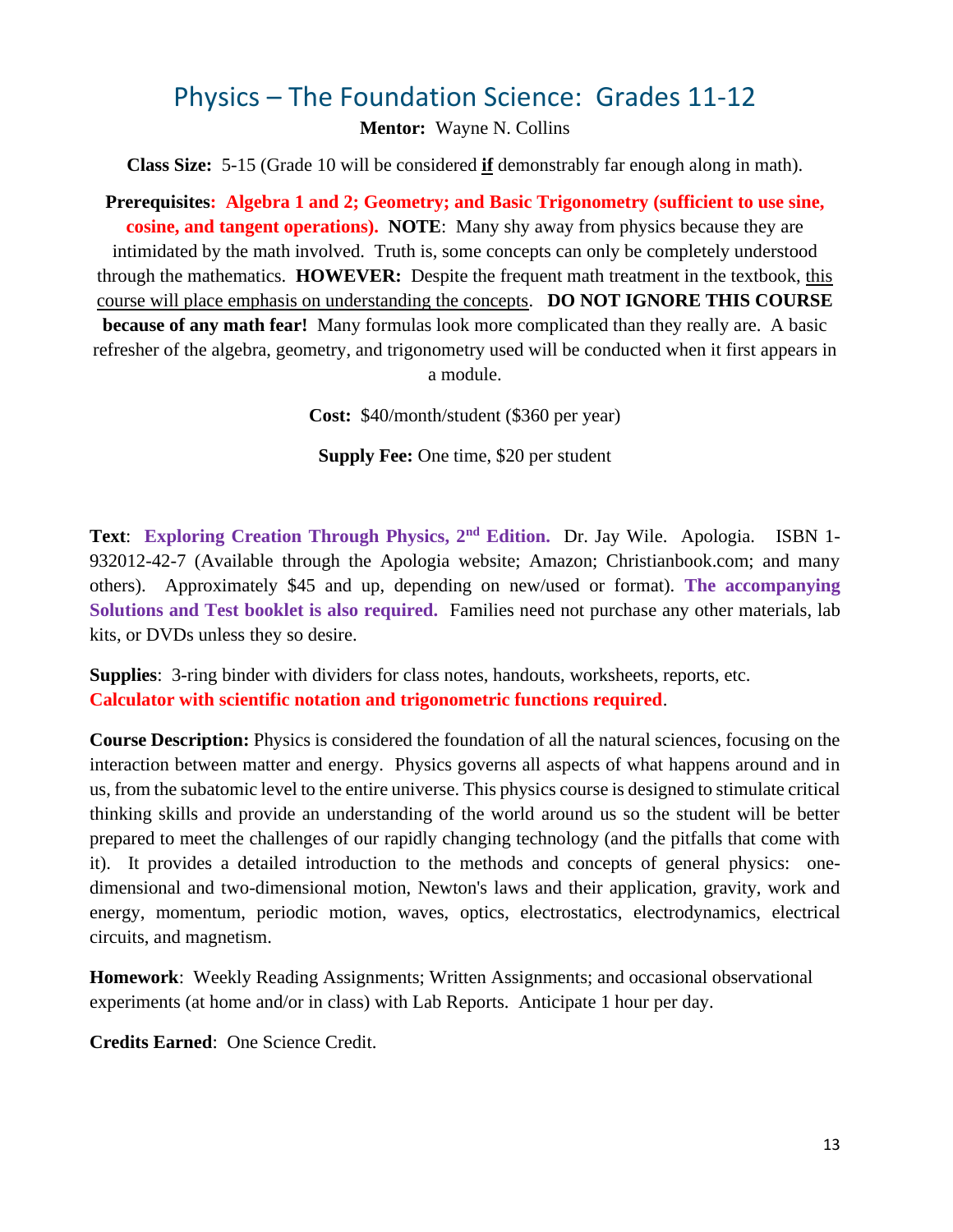<span id="page-13-0"></span>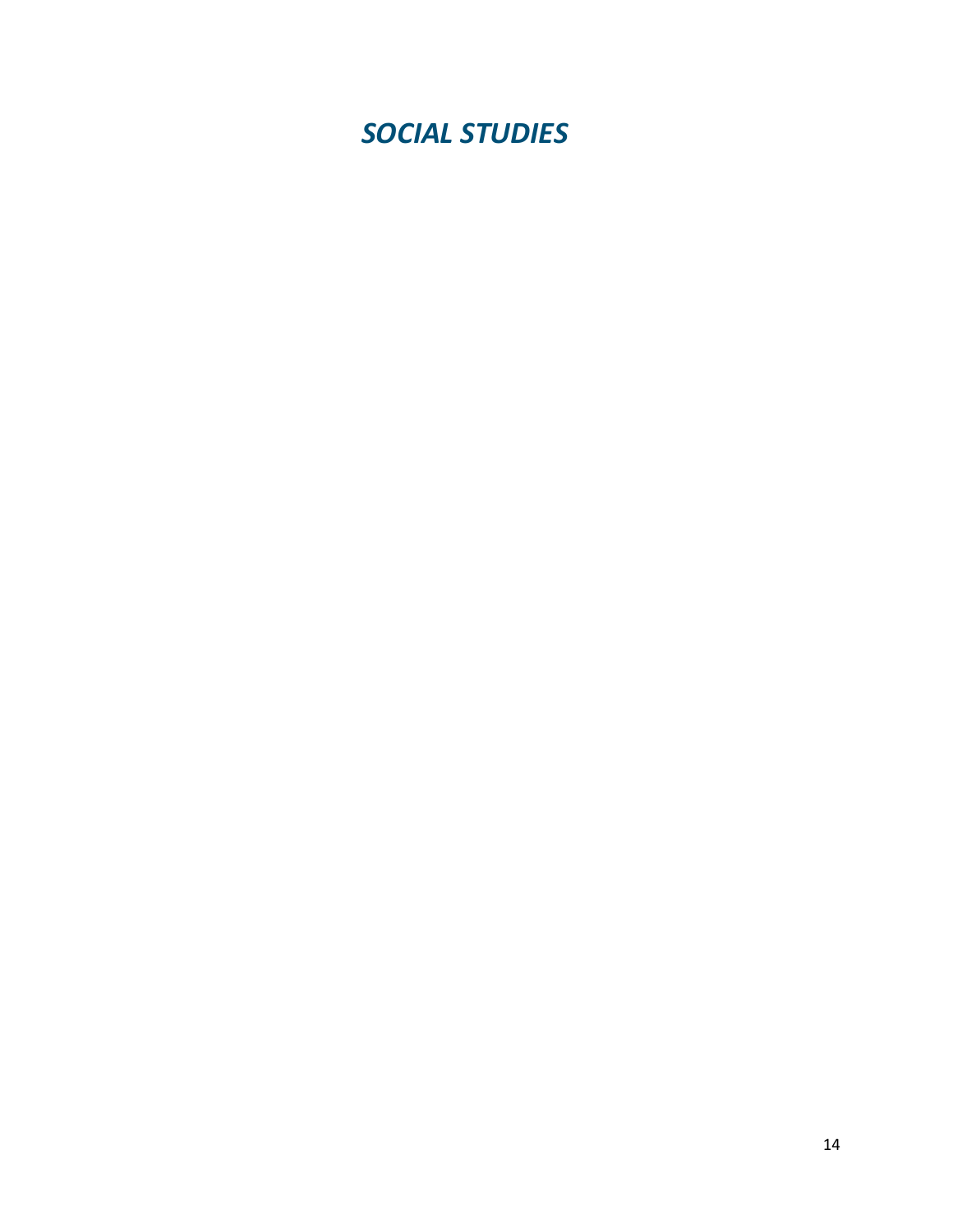## <span id="page-14-0"></span>U.S. History - "In God We Trust": Grades 10-12

**Mentor**: Karen Eckert **Class Size**: 6-20 **Prerequisites**: None **Cost:** \$30/month/student (\$270 total) **Supply Fee**: \$25.00

**Text(s):**

- *The American Journey.* This textbook is provided by the teacher loaned to students for the duration of the class.
- *Up From Slavery*, by Booker T Washington
- *Farewell to Manzanar*, by Jeanne Wakatski Houston & James D. Houston
- Internet access and various US history resources will be necessary for research

**Supplies**: 2" three-ring binder, college ruled paper, 4-page dividers for organization, colored pencils, ability to print from home

**Course Description:** "In God We Trust" offers a comprehensive survey of modern United States history. This chronological study begins with a brief overview of 19th century America's historical highlights. The Monroe Doctrine, Manifest Destiny, Reconstruction… setting the stage for a saturated study of 20th century America through postmodern accounts. This course is presented from a biblical world view. The goal of this study is to equip students with a foundation of understanding about America's past - its good and its bad - that will challenge them to contemplate how God wants to use their lives in prodigious was to preserve our nations' heritage.

**Homework**: In preparation for the study of Reconstruction at the beginning of the year, students will be asked to read *Up From Slavery* before the first class in September. Students will complete reading and vocabulary assignments from select chapters in *The America Journey*, and the supplemental books. During each decade students will also be participating in independent research projects they will present for class discussion. They will be required to prepare a paper, oral presentation, and visual for each research project. The purpose of these research projects is to deepen their understanding of the "Signs and Times" in which we are studying, to give depth to the decade beyond facts and dates. Quizzes will be given every 3-4 weeks and each semester ends in a final. Student should plan for a minimum of 60 minutes/ day in study between classes.

**Credits Earned**: 1 History Credit (Approximately 160 hours of study for 32-week session)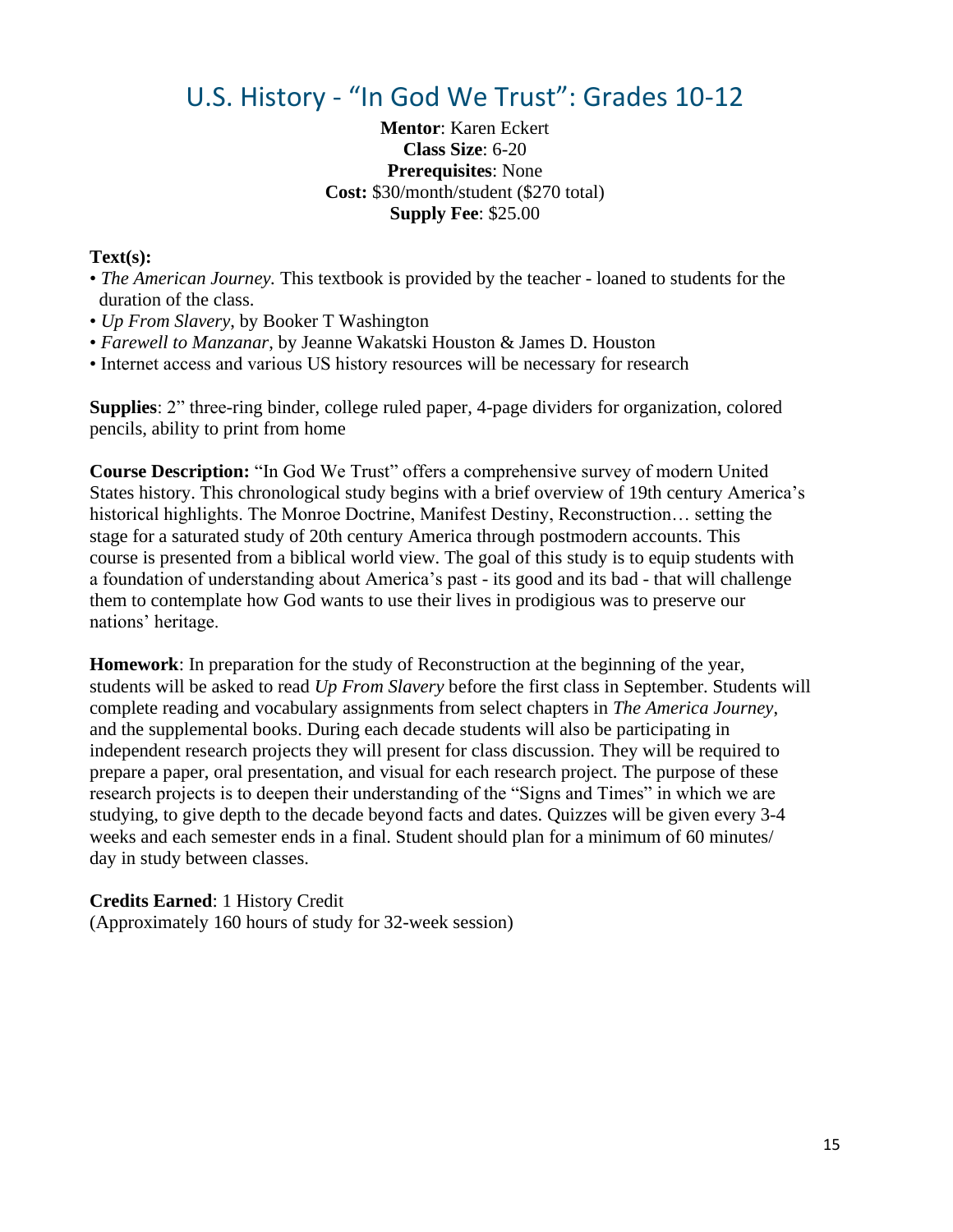## World History: Grades 9-12

<span id="page-15-0"></span>**Mentor:** Dani Cole **Class Size:** 5-20 **Prerequisites:** None **Cost:** \$30/month/student (\$270 total) **Supply Fee:** \$30 for copies of maps, worksheets and handouts

#### **Textbook: Notgrass Exploring World History 1** (2014 ed.), ISBN 978-1-60999-061-9 **Notgrass Exploring World History 2** (2014 ed.), ISBN 978-1-6099-062-6

**Supplies:** 2 regular folders: 1 to turn in HW, 2nd to hold graded papers or handouts. Pens, pencils and colored pencils for maps.

#### **Course Description:**

This World History text teaches students to understand history from a Christian perspective and respect for the Bible. This Western Civilization curriculum also covers Latin America, Africa and Asia. Students will study the story of man from the beginning of Creation, through the Middle Ages, the Renaissance, the Reformation, to the present. This curriculum brings them across the world among the people and through historical documents, writings and stories of the past and present.

**Field Trip:** The Bible Museum in Washington DC at the end of winter break (the Monday of the week we come back). Doors open at 10am, group cost is \$22/person it includes gas, bring your own lunch and we leave by 2 or 3pm. We will need parent driver(s) depending on the size of the group.

**Homework:** Reading, answering questions, homework worksheets highlighting important material to

remember, games and hands-on projects will be given. HW, quizzes and maps can be downloaded from class documents. Tests will be hand to your student in a sealed envelope to be proctored and signed by the parent. HW time should be about 1 hour a day so 4-5 hours a week. Some internet research is required to answer some homework questions and prep for their 6 presentations. They are required to turn in items 6 times throughout the year (see syllabus).

**Grading:** 25% HW, 25% Quizzes, 25% Tests, 25% Presentations **Credits Earned:** 1 history credit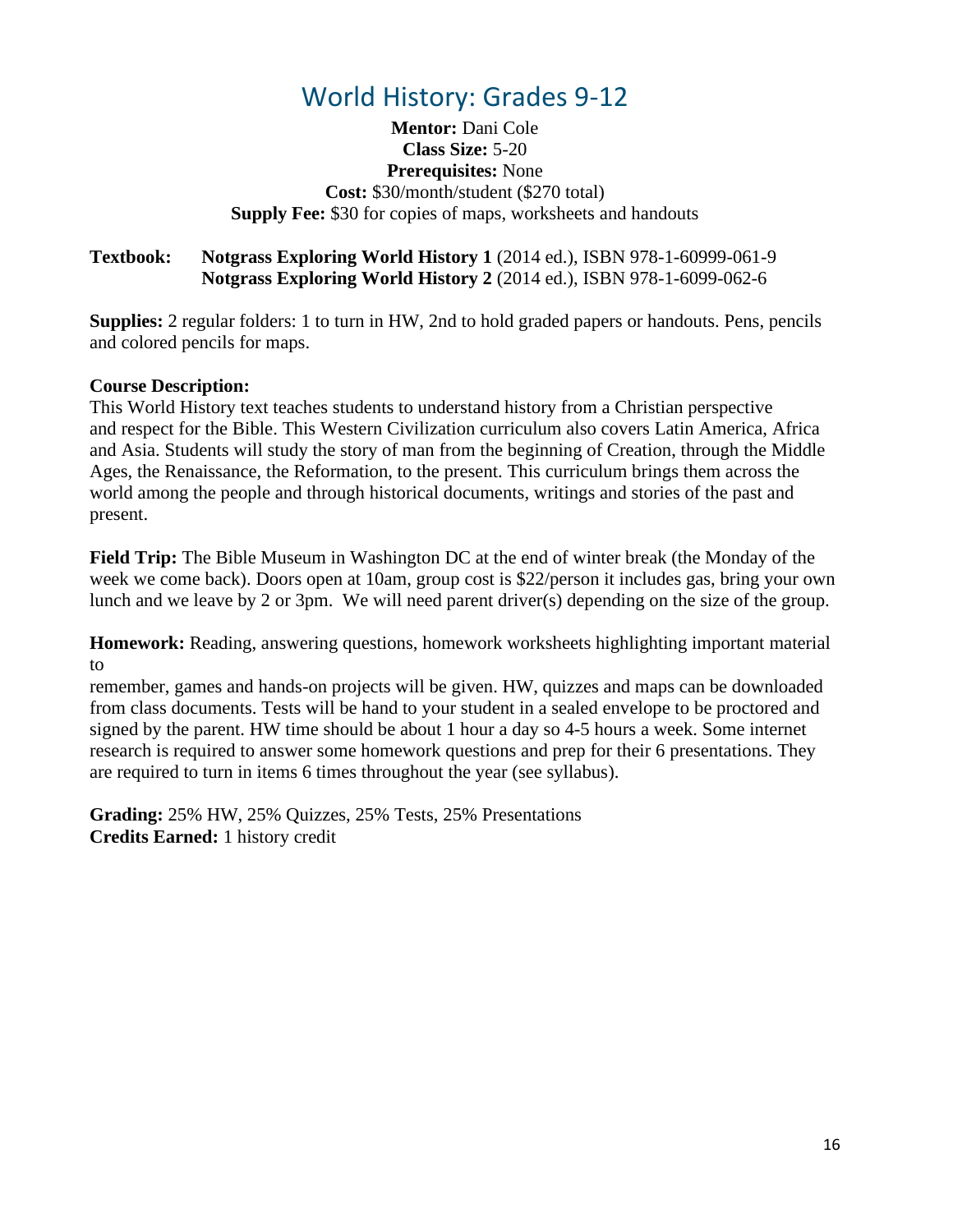## World Geography: Grades 9-12

**Mentor**: Emmy Kitis **Class size**: 4-15 **Prerequisite**: none **Cost**: \$30/month/student (\$270 total) **Supply fee**: \$30 (for copies and maps)

#### <span id="page-16-0"></span>**Textbooks:** • **Bob Jones Cultural Geography** (Fourth Edition) Hardback - 9781606824993 • **Student Activities book** – 9781606826171

**Supplies:** 1.5" binder with 6 dividers, pocket folder to turn assignments in, ability to print homework sheets from home.

#### **Course description:**

We will survey the principles of geography through a regional approach. Students "travel" from continent to continent around the world studying the geography, cultures, landforms, climates, resources, economy, religions, government, and people of each country.

Students will fill in "Student Notes" (provided by the mentor) while a PowerPoint presentation is used to teach about the countries. They will then use pre-determined information from those notes to study for quizzes. Tests will be taken as we work our way through the continents and will require students to know where the countries are located.

If time allows, students will complete a project at the end of the year on the country of their choice. It will consist of a short essay and a poster to present to the class. More information will be given near the end of the year.

**Homework:** 2-3 hours per week

**Credits Earned:** 1 credit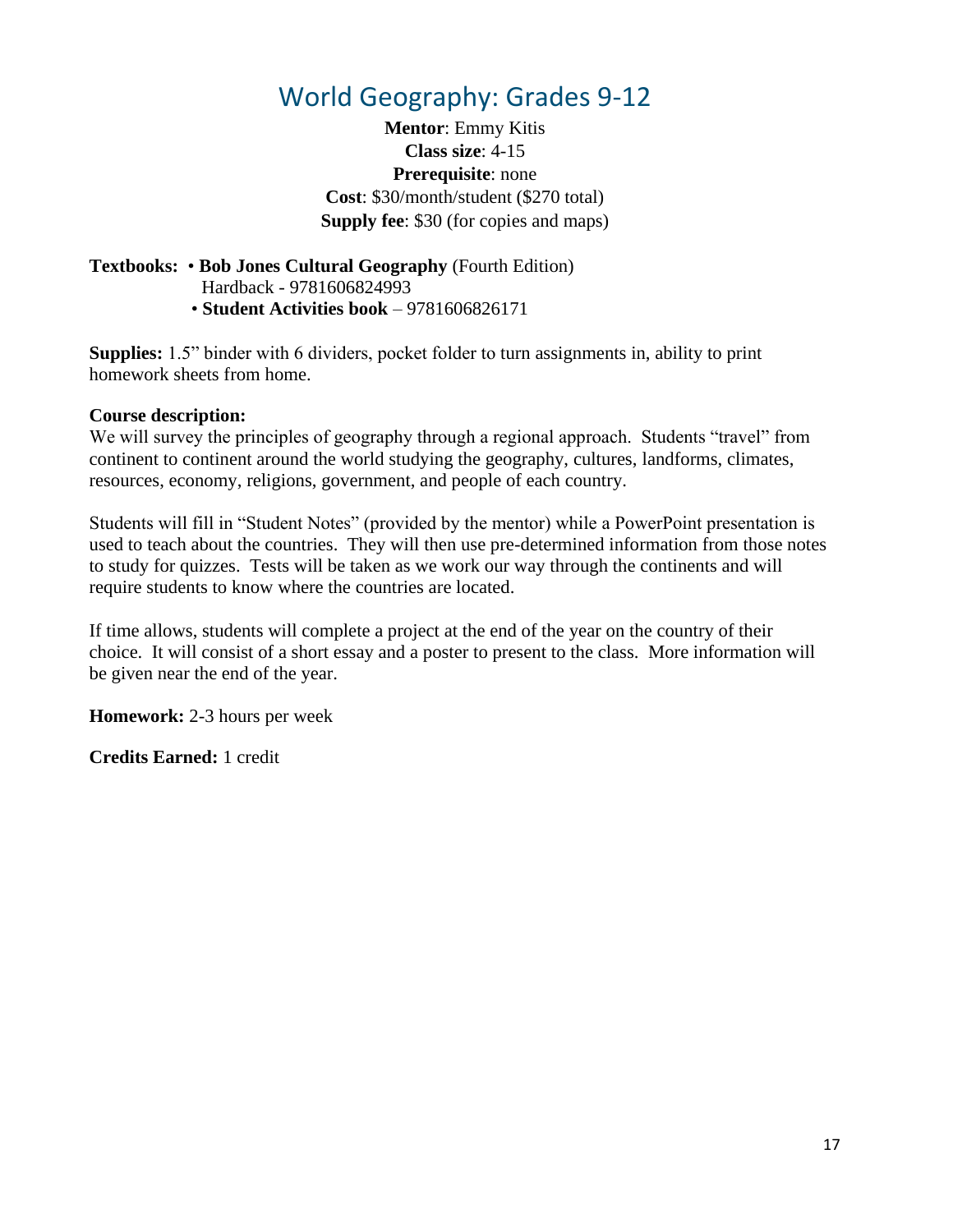## Government: Grades 10-12

**Mentor:** Barby Mouring

**Class Size**: Any

<span id="page-17-0"></span>**Prerequisite(s)**: None, except that I will expect *mature participation*. **Cost**: \$30/month/student (\$270 /year) As an option, PayPal payments can be made to mourings@gmail.com

**Supply Fee**: \$25 [*includes borrowed textbook*, special U.S. Senate folders, printing costs of student notes and quizzes, several DVDs (some to keep), and some of the field trip expenses]

**Text**: The Constitution Made Easy by Michael Holler (ISBN: 978-1-60725-330-3 or 978-1-40279- 832-0 (hardback edition). **PLEASE NOTE: You do not need to buy this text. It is out of print, and I lend copies to the students each year.**

I have customized this course to incorporate the following curricula: Notgrass, Bob Jones Press, Critical Thinking Press You Decide: Applying the Bill of Rights to Real Court Cases, and materials from Wall Builders, the Heritage Foundation, the NRA, Prager U, etc. But you do *not* need to buy any of these materials or texts.

**Supplies:** A 3-ring binder for keeping student notes

**Important: Internet access is required for this course for homework needs, including the capability to watch online videos. The students need weekly access to a computer for typing the answer sheets.**

#### **Course Description**:

This is a thorough United States government course, with 3 elements: ~a comprehensive study of the U.S. Constitution, including a working knowledge of different types of world governments and coverage of state and local governments

~a discussion from a Christian worldview of current events and issues affecting our country and state

~an in-class simulation of the Senate, in which the students assume the "persona" of a Senator and have experience introducing bills, serving on caucuses and committees, debating, voting, using parliamentary procedure, etc.

We also take a *field trip* yearly to D.C. to visit the Supreme Court, the Senate and House, the Capitol, Senators' offices and the Library of Congress. This field trip (optional) will be on a non-CHAMPIONS day and will involve some additional cost. Details will be given well in advance. [COVID and security issues providing]

**Homework:** Plan on 30-45 minutes of work per day for the 4 days we are not in class. This involves worksheets that accompany the text (interlaced with internet links), keeping up with current events (especially related to their Senators), and reading and answering questions on a variety of supplemental materials that are provided. Worksheets will be accessed through the CHAMPIONS website so the students can easily click on "live" links for their homework, and the students will upload to the website a typed answer sheet.

**Credits Earned:** 1 credit, can be labeled as "History" or "Social Studies"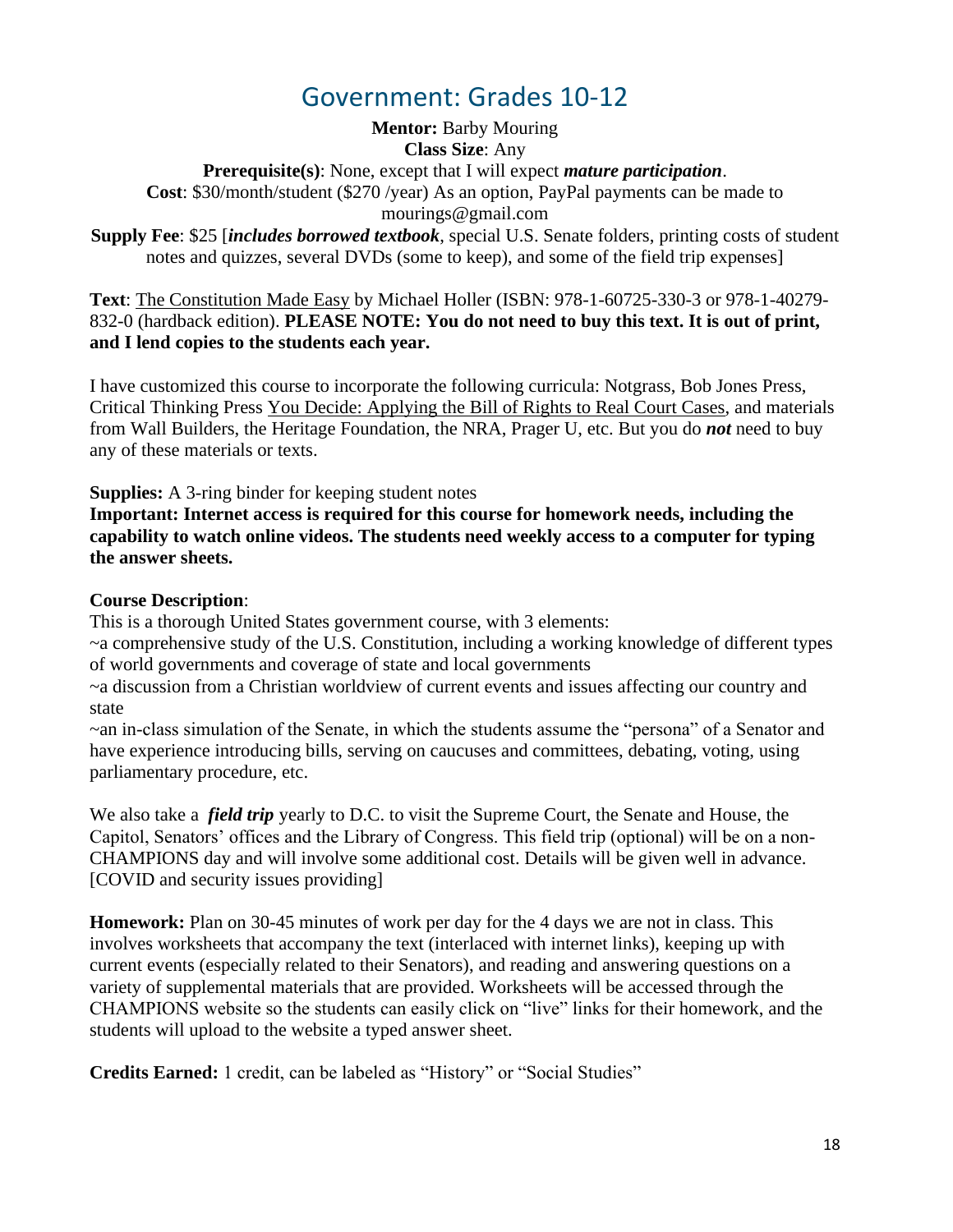## <span id="page-18-0"></span>Economics/Personal Finance: Grades 10-12

**Mentor:** Barby Mouring

**Class Size:** Any

**Prerequisite:** None, except that I will expect *mature participation*

**Cost:** \$30/ month/student (\$270/year)

**Supply Fee**: \$25 (includes printing costs of student handouts, articles and quizzes, plus extra audiovisuals)

**Texts**: Common Sense Economics (ISBN: 978-1250106940)

Available from Amazon for \$15 (used for less); also available in Kindle and paperback formats.

*Please be sure to get the 2016 edition and that it includes the Foreword and Introduction.*

The Go-Giver: A Little Story About a Powerful Business Idea (ISBN: 978-1591848288)

Available from Amazon for \$15 (used for less); also available in Kindle and paperback formats.

*Please be sure to get the Expanded Edition, copyright 2015. It needs to contain the Foreword and Introduction.*

**Supplies:** A 3-ring notebook for keeping notes. **Important: Internet access is required for this course for homework needs, including the capability to watch online videos. The students need weekly access to a computer for typing the answer sheets.**

#### **Course Description**:

This is a combination of 2 courses:

~an overview study of free market economics, including principles of supply/demand, currency flow, inflation, wages, prices, debt, government spending, etc.

~a practical study of personal finances, including budgeting, saving and investing, credit, banking, insurance, taxes, etc. Students will do many hands-on activities, including balancing a checkbook, investigating insurance purchases, following stock market investments (via an online game), creating a personal budget, filling out tax forms, and learning to use personal accounting software. ~The students will design a small business, do an extensive Cost-Of-Living project, and write a resume.

 $\sim$ We will study both courses in tandem; part of the class time will be spent studying economics and part will be personal finance.

**Homework:** Plan on 30-45 minutes of work per day for the 4 days we are not in class. This involves reading articles online and in the books and answering questions on interactive worksheets, etc. Worksheets will be accessed through the CHAMPIONS website so the students can easily click on "live" links for their homework, and the students will upload to the website a typed answer sheet.

**Credits Earned:** 1 credit, can be labeled as "History", "Social Studies", or "Econ and Finance"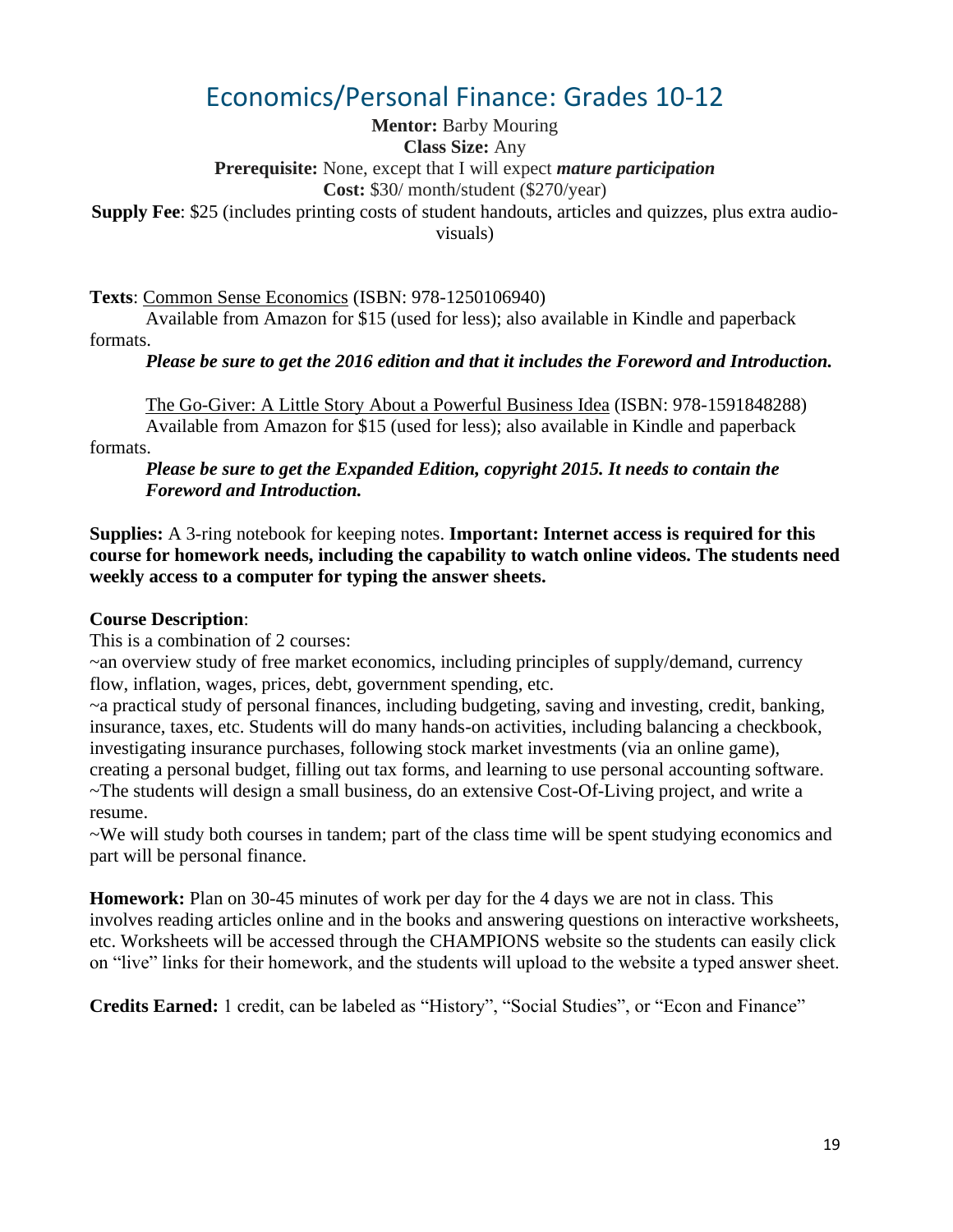<span id="page-19-0"></span>*LANGUAGE ARTS*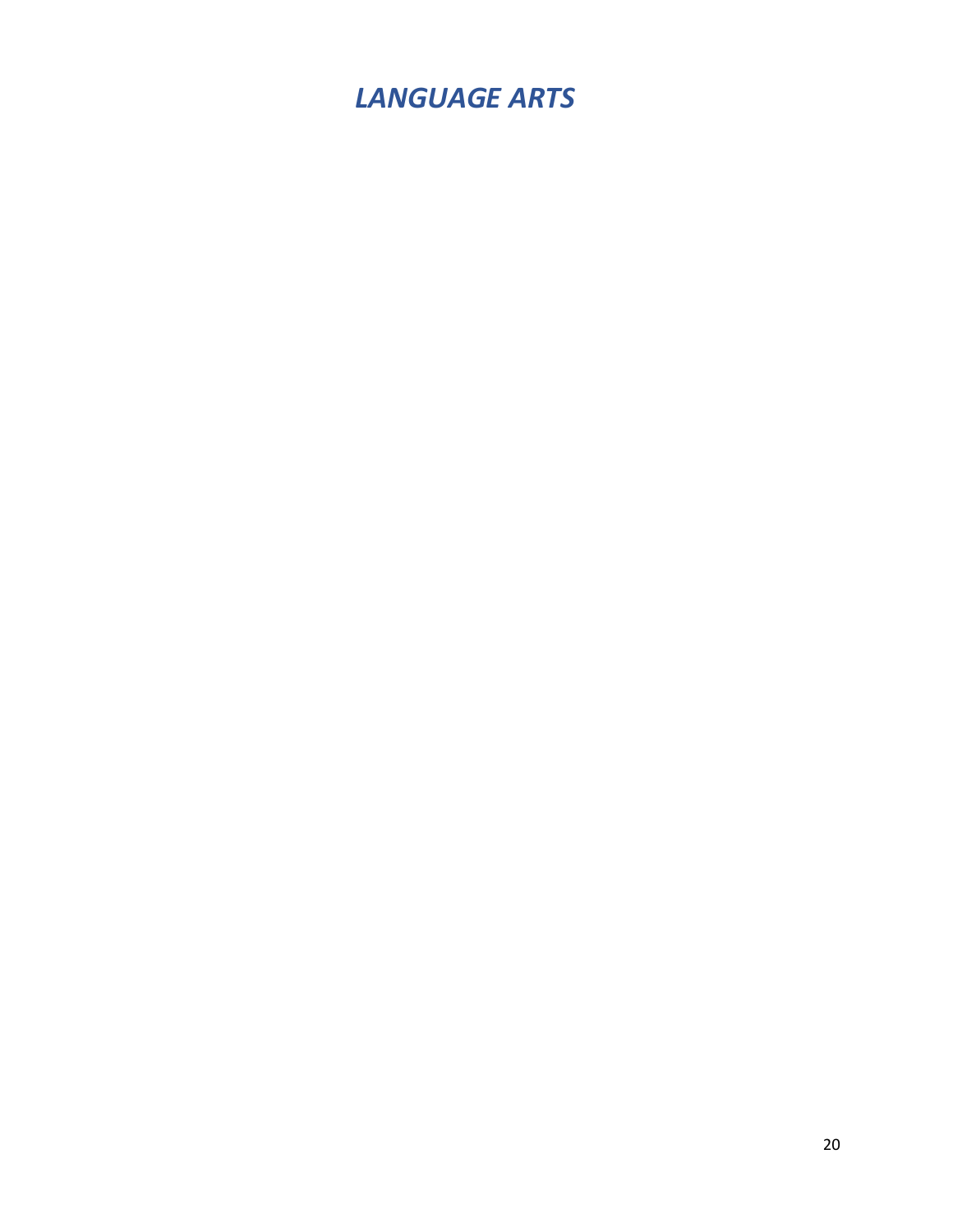## English 9 & 10: Grades 9-10

<span id="page-20-0"></span>**Mentor:** Karen Eckert **Class Size:** 5-20 **Prerequisite(s):** None **Cost:** \$30 month/student (\$270 total) **Supply Fee:** \$25 – Covers the cost of supplies, printing, and student handouts.

**Text(s):** Where the Red Fern Grows Screwtape Letters A Christmas Carol Midsummer Night's Dream The Book Thief A Long Walk to Water Short Stories and Poems to be handed out in class

**Supplies:** Binder to organize handouts and papers, lined paper, and supplies for taking notes.

**Course Description:** This course will introduce your student to the fundamentals of high school writing and expand their knowledge of literature through careful reading of text, ability to write clear and concise essays, and articulate ideas in class discussion and presentations.

Students will explore well-known books, stories, and poems. Class discussion will encourage students to analyze what they are reading and focus on literary

The writing section of this course will provide an "across the board" writing skills to supply students with the basic skills needed to creative writing, summarizing, report writing, and forming better communication skills. We will add new stylistic techniques and fundamental sentence structure as we progress. MLA format will be taught, along with writing a bibliography.

This class is a 2-year cycle of reading from a variety of genres. Students may join the reading cycle in any year. Students will study the elements for great literary pieces, including character development, themes, and writing styles.

**Homework:** Students will be required to do 50 minutes to 1 hour of homework each day. This homework will primarily consist of reading, writing, editing, and researching.

**Credits Earned:** 1 English Credit (Approximately 160 hours of study for a 32-week session.)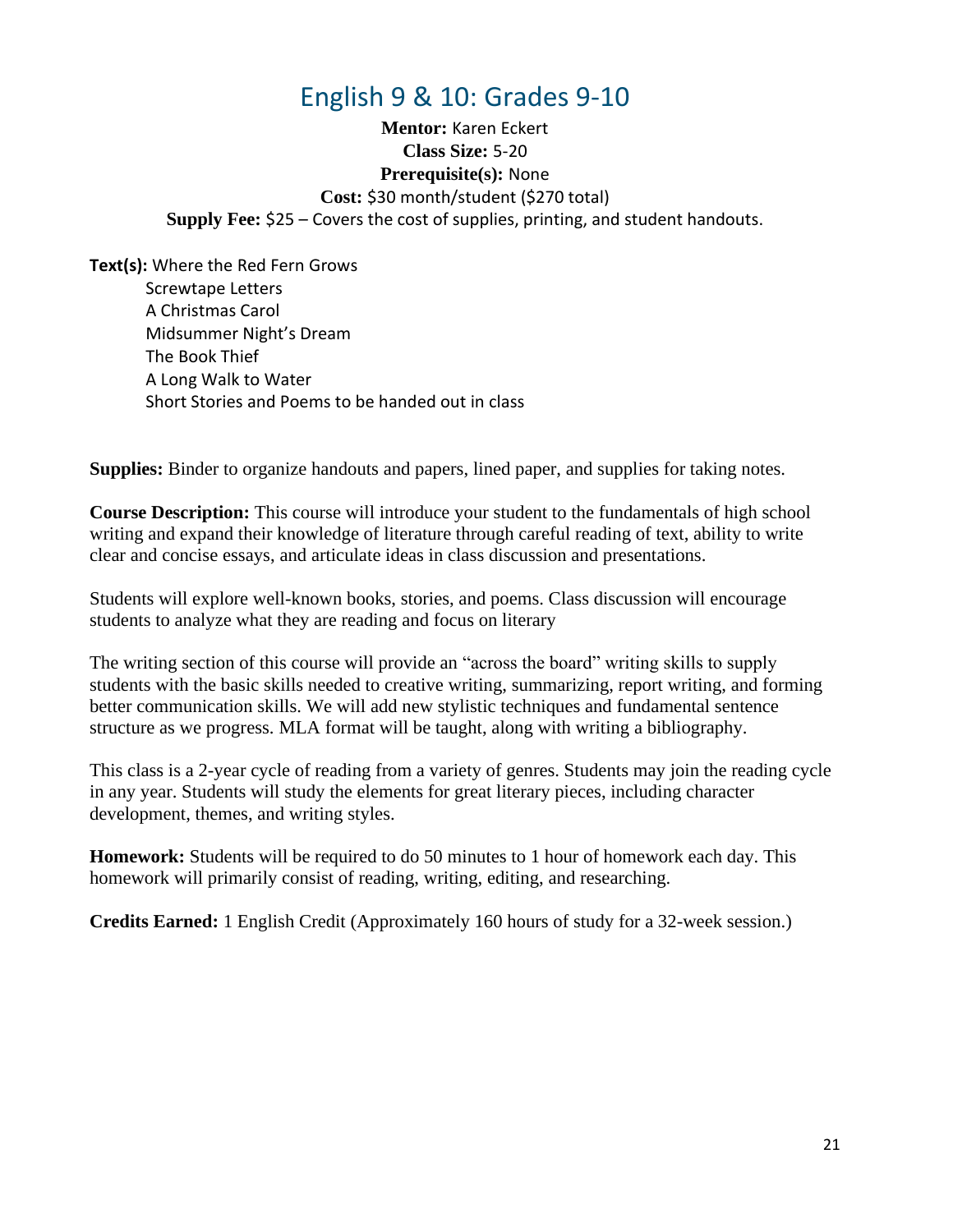## English 11 & 12**:** Grades 11-12

<span id="page-21-0"></span>**Mentor:** Wendy Embrey **Class Size:** 4-20 **Prerequisite(s):** None **Cost:** \$30 month/student (\$270 total) **Supply Fee:** \$25 – Covers the cost of supplies, printing, and student handouts.

**Year A Texts (School years that begin with even years**): Till We Have Faces by C.S. Lewis, To Kill A Mockingbird by Harper Lee, Animal Farm by George Orwell, Fahrenheit 451 by Ray Bradbury, Pilgrim's Progress (Dover Thrift Edition)

**Year B Texts (School years that begin with odd years):** Tale of Two Cities by Charles Dickens, Cry the Beloved Country by Alan Paton, Brave New World by Aldous Huxley, The Great Divorce by C. S. Lewis, The Outsiders by S.E. Hinton

**Supplies:** Binder or folder to organize handouts and papers, and supplies for taking notes.

**Course Description:** This course will provide your student with the opportunity to increase their writing proficiency, expand their knowledge of literature, and prepare for college writing assignments. English  $11\&12$  explores well-known books, stories and poems, and uses these works as topics for formal and analytical writing. Reading assignments will focus on literature with strong themes and valuable life lessons. Class discussion and assignments will challenge students to analyze and understand what they are reading. Writing assignments will focus on creating a strong thesis, followed by structure and organization. Students will expand their writing skills through brainstorming, drafting, and editing. Informative, persuasive, descriptive, and narrative writing will all be featured. Research writing skills are especially emphasized. Students will find and use quality reference material, cite and paraphrase sources, and apply proper editing (MLA format). English 11&12 will introduce students to quality literature, while developing formal writing skills that will be required of them for the rest of their lives!

**Homework:** Students will be required to do 30 minutes to 1 hour of homework each day. This homework will primarily consist of reading, writing, editing, and researching.

**Credits Earned:** 1 English Credit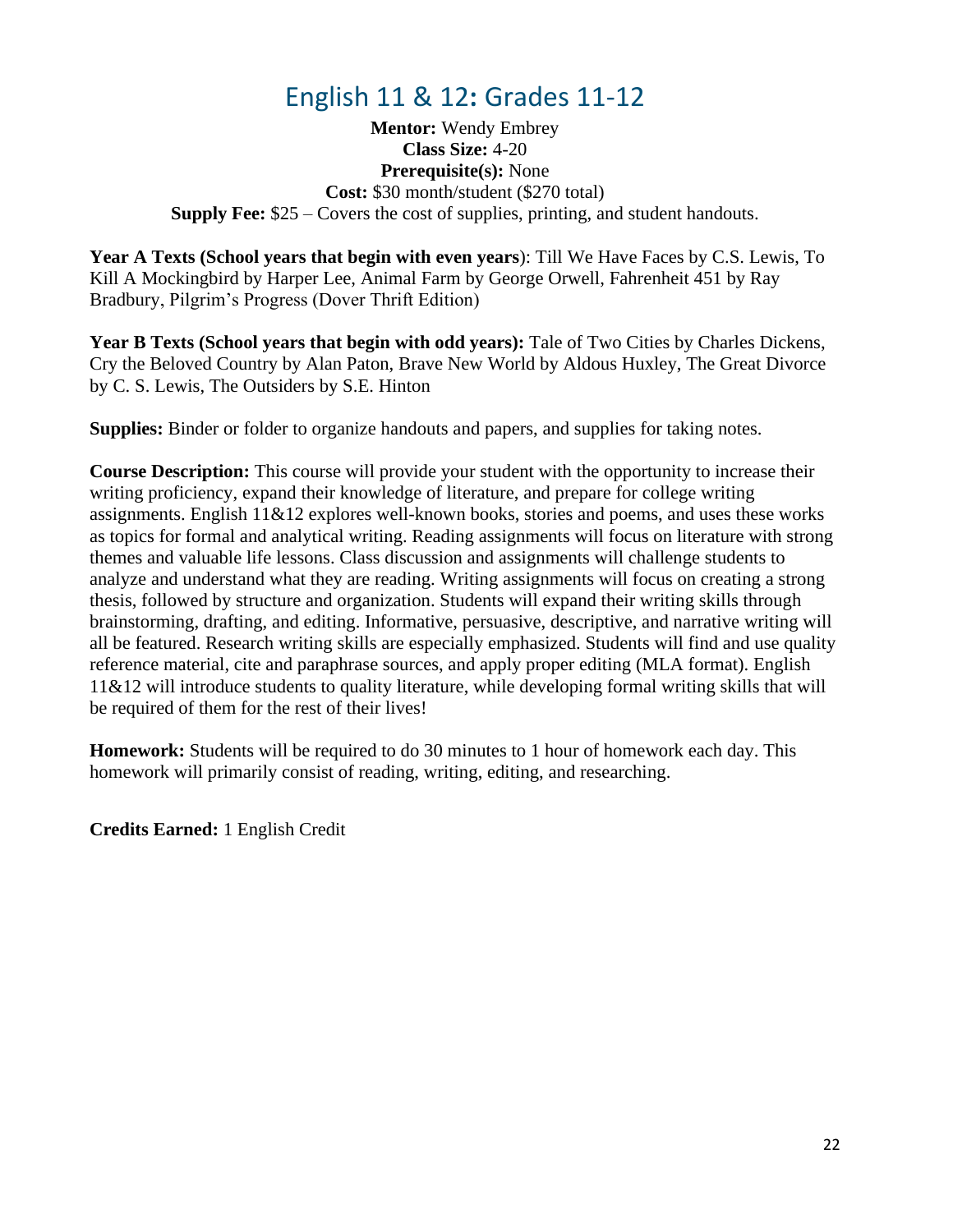## <span id="page-22-0"></span>Journalism—Writing and Design: Grades 11-12 (Yearbook)

**Mentor:** Lori Payne **Class Size:** 4-16 **Prerequisites:** Basic writing skills, and a desire to create the CHAMPIONS yearbook **Cost:** \$30/month/student (\$270/year) **Supply Fee:** \$15 (for copies of worksheets and handouts)

**Texts:**

• **Journalism Basics: An Introduction to Print Journalism** Second Edition c. August 2017

\$29.00 on Amazon.com (ISBN# 978-1974208166)

• **The Associated Press Stylebook and Briefing on Media Law 2011** (ISBN# 978-0-465-02187-1)

Can be purchased new or used from Amazon.com

• Recommended: Grammar handbook of choice (ex. Elements of Style by Strunk & White)

• Optional: **The Newspaper's Designer's Handbook** by Tim Harrower, any edition (ISBN# 0-697-13382-6)

Buy used. Great resource for those interested in graphic design!

**Supplies:** • 3-ring binder filled with ruled paper

- Top-spiral stenographer's notebook; pens and pencils
- Access to a computer with a word-processing program (such as Word) and a printer
- A flash/thumb drive to bring yearbook assignments to class OR email capability
- A camera or phone for taking quality photographs (second half of year)

#### **Course Description:**

Creating a written publication involves many disciplines – writing, editing, proofreading, interviewing, researching, brainstorming, organizing and designing.

The first half of the course introduces students to the writing styles of journalistic reporting. Students will write news stories, feature stories and editorials using accepted AP (Associated Press) style, and will learn how to conduct interviews, do background research, and communicate events using unbiased language.

The second half of the course focuses on publication design. Students learn the do's and don'ts of proper page and story layout to present their writing and photographs in pleasing and readable formats. These we will apply as we work exclusively on designing the yearbook the remaining weeks of class. Each student will be assigned several CHAMPIONS classes to cover: gathering information by sitting in on those classes, taking notes, taking photos, and interviewing the mentor and students. Students will design display advertising and design a seniors' page featuring that year's graduates with photos and bios.

Layout of the yearbook will involve learning to "draw" a paper dummy of the page, then help input text and photos into InDesign software on my laptop to prepare for publication.

**Homework:** Each week during the first half of the course, students will complete handwritten worksheet exercises and/or typed writing assignments (submitted in 12-point Times Roman, double-spaced). For yearbook assignments, students will turn in electronic copies to me via email or transfer to my laptop in class via a thumb drive. Time spent on homework ranges from 1/2 hour to 2 hours per week. During the second half of the course, the only "homework" is putting together yearbook pages in class.

**Credits Earned:** 1/2 English credit (pair with literature for 1 English credit) OR 1 Elective credit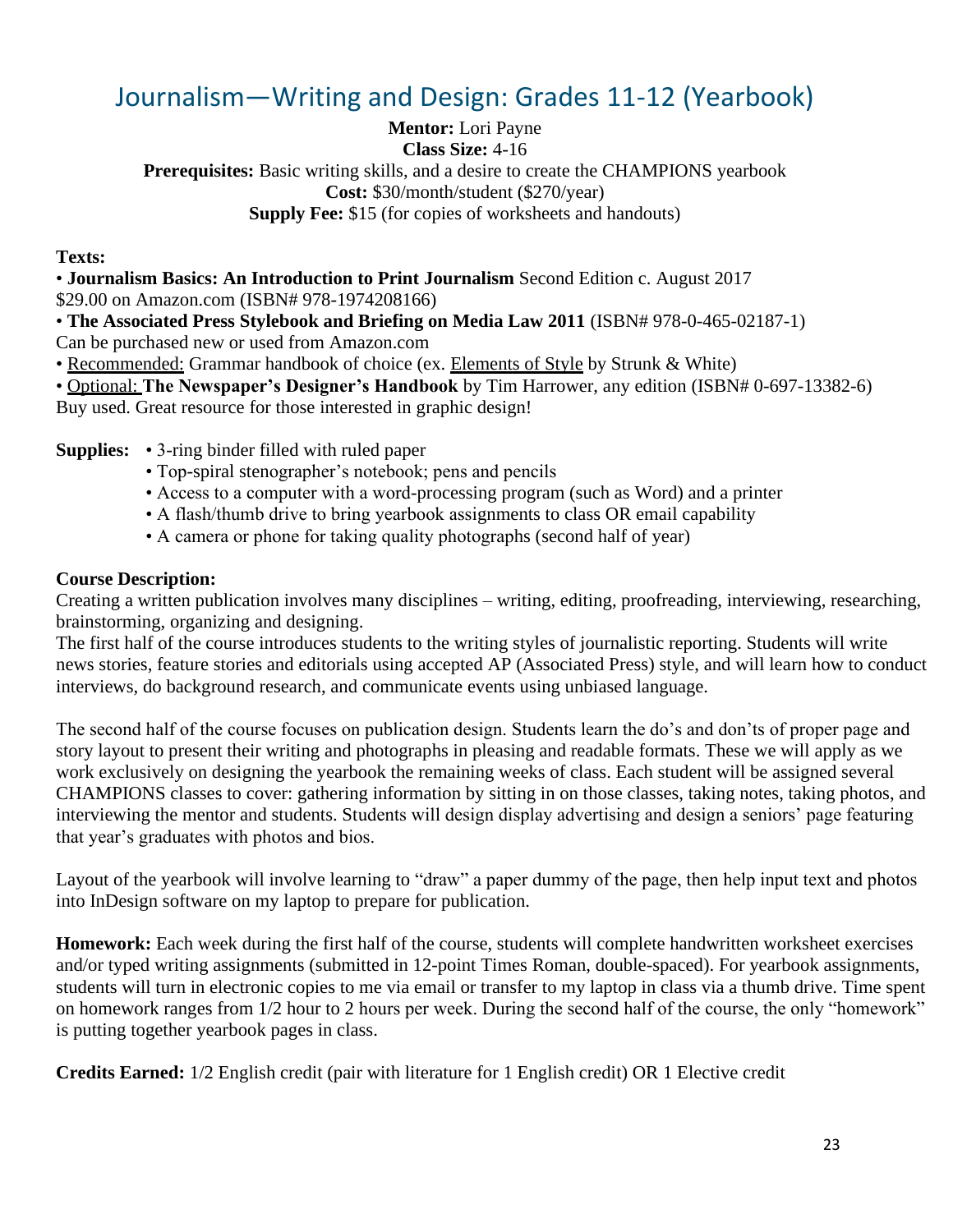## <span id="page-23-0"></span>*FINE ARTS*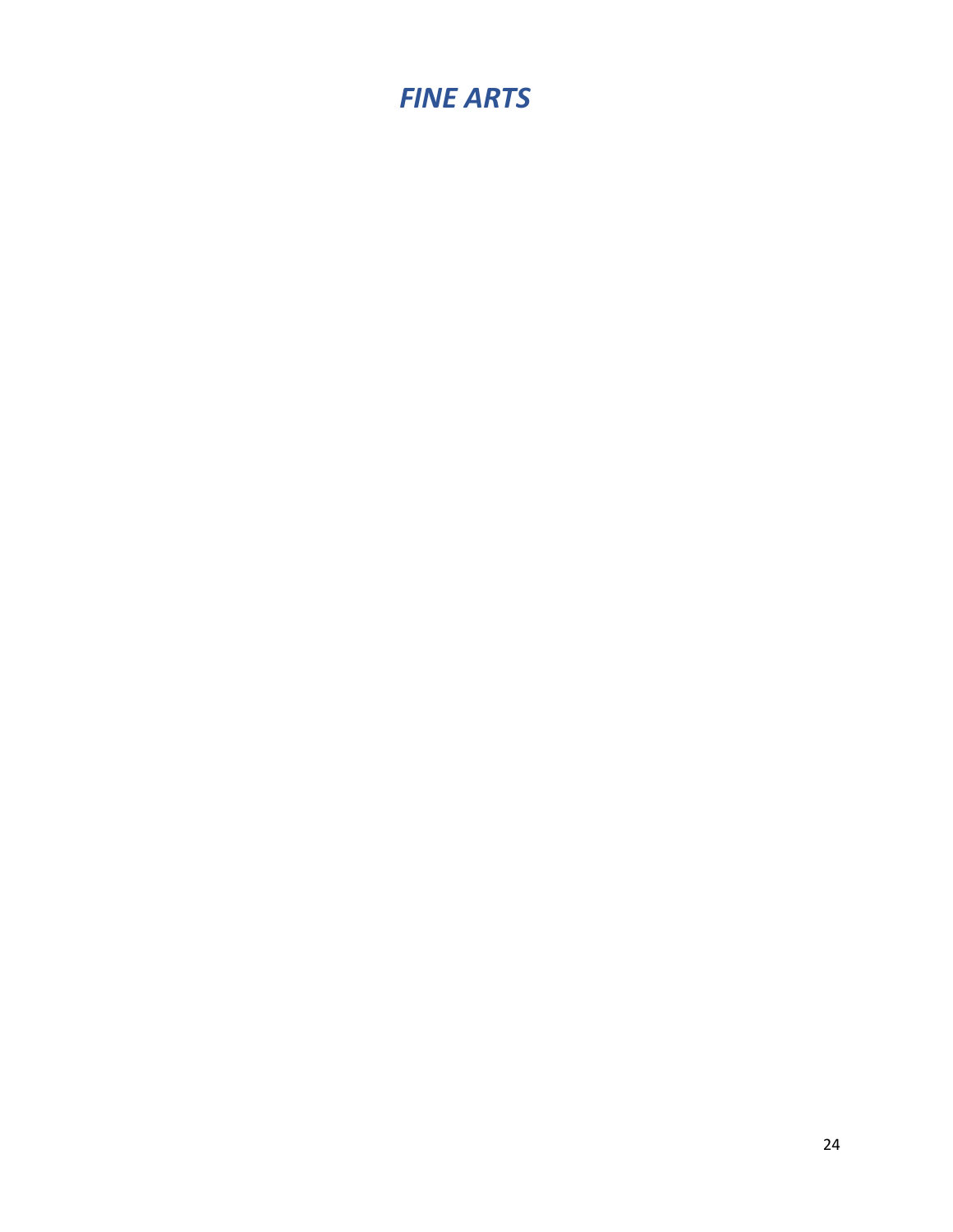## Learning Piano I: Grades 9-12

**Mentor:** Lori Payne **Class Size:** 4-10 **Prerequisite:** NO musical experience required **Cost:** \$25/month/student (\$225/year) **Supply Fee:** \$15 (for copies of handouts)

<span id="page-24-0"></span>**Texts:** 

• **John Thompson's Modern Course for the Piano, The First Grade Book** (\$6.99) (ISBN# 978-0-87718-005-0)

• **John W. Schaum Note Speller, Book One** (Belwin Mills Publishing Co., \$6.95) (ISBN# 0-7692-3453-4)

#### **Supplies Needed:**

- At home, the student should have access to a piano or a keyboard for practice.
- A folder or binder to organize handouts

• Lined notebook paper and a pencil for writing scales and making notations

OPTIONAL: **If your student has a portable keyboard he/she can bring each week to class, please do so, though this is not required for participation. I prefer every student to have a keyboard to play on in class-- there is only one piano in the room, and I have only two I can lend out.**

#### **Course Description:**

This course is for **ANY student, NO MATTER THE AGE,** who has ever wanted to play the piano. Students will learn the basic elements of sight-reading music on the piano, and, in addition, learn scales, finger exercises, and chords, and how to apply them by ear to hymns and worship songs.

The main text is **First Grade**, NOT Primer level, assuming older students will be better challenged by it and able to catch on to the material more quickly. However, this means at least the first two classes will begin with a *review* of preparatory music theory – the staff, note values, time signatures, finger numbering and the basic C position and notes on the piano – for which I have prepared handouts. If a student has experience with another instrument and/or already understands musical notation, that is wonderful and will only make it easier for he/she to progress to piano, but even those without a music background should do well. After the initial review, we will work through the text, which continues instruction with each piece learned. A Note Speller workbook reinforces note identification and music theory with written exercises.

Beyond the text, students will be taught the circle of fifths and basic chord positions, inversions and patterns in preparation for using them in improvisation of songs by ear. We will begin with simple tunes like "Jingle Bells" and "Jesus Loves Me" and progress to other well-known choruses, the goal being for students to adapt these chord patterns to compositions of their own choice beyond class and into the future.

Each student will have a chance at the piano with individual instruction as well as group learning and demonstration.

**Homework:** Students will be given homework each week—a one page written exercise in the Note Speller book, as well as piano "homework" which they will be expected to practice daily and check off on a Practice Log sheet (15-20 minutes per day, minimum 5 days per week) which counts toward their grade.

**Credits Earned:** 1 Fine Arts Credit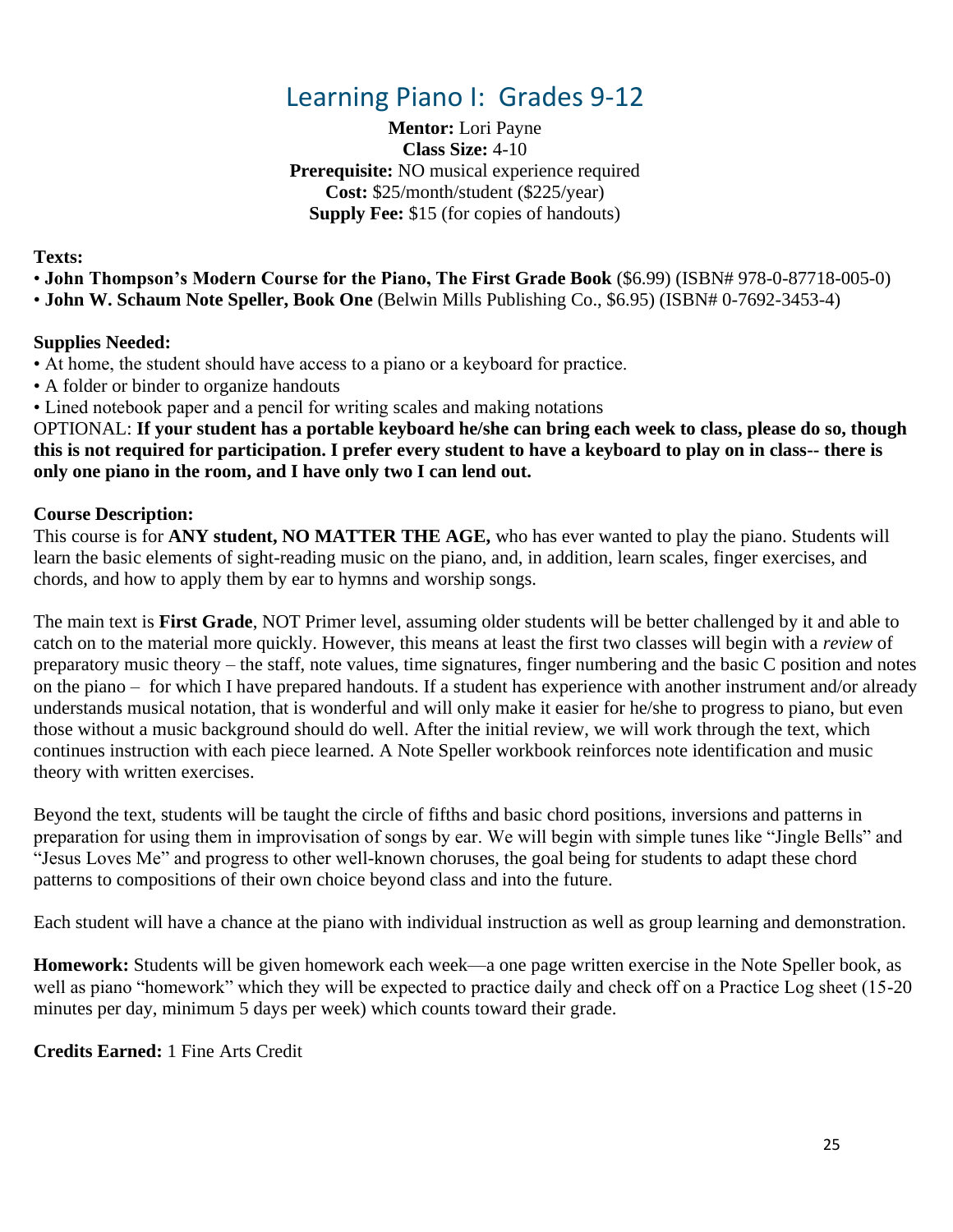## Advanced Piano II & III: Grades 9-12

<span id="page-25-0"></span>**Mentor:** Lori Payne **Class Size:** 4 - 10 **Prerequisite:** Learning Piano I (CHAMPIONS class) OR minimum one year of piano lessons **Cost:** \$25/month/student (\$225/year) **Supply Fee:** \$15 (for copies of handouts)

**Texts:** • **John Thompson's Modern Course for the Piano, The Second Grade Book** (\$6.99)(ISBN# 0877180067)

• **Hanon: The Virtuoso Pianist in Sixty Exercises** (\$6.99) (ISBN#0793525446)

#### **Supplies Needed:**

- ⚫ At home, the student should have access to a piano or a keyboard for practice
- ⚫ Three-Ring Binder for holding copies of extracurricular piano music
- Pencil and eraser
- ⚫ Lined notebook paper

⚫ OPTIONAL: **If your student has a portable keyboard he/she can bring each week to class, please do so, though this is not required for participation. I prefer every student to have a keyboard to play on in class-- there is only one piano in the room, and I have only two I can lend out.**

#### **Course Description:**

This course continues where the first (or second) year course leaves off, taking students through John Thompson's Second Grade book, which explores more advanced piano fingering techniques, key signatures and rhythms. Students will now learn minor scales and corresponding chords, cadence chords, dominant seventh chords, extended finger positions, 3/8 time, cut and common time, trills, triplets, pedal usage, and, along with playing classical pieces, will learn background information on their composers such as Bach, Hayden, Beethoven and Lizst. More work will be done on applying chords by ear to familiar worship choruses and hymns, coming up with pleasant left-hand patterns and chorded right hand arrangements using inversions. The text and handouts further expose students to other styles of music, such as folk, jazz, blues and pop. Weekly piano drill exercises from the Hanon book will strengthen and increase speed and flexibility of fingers.

Each student will have a chance at the piano with individual instruction as well as group learning and demonstration.

**Homework:** Students will be given "homework" every week, to include playing piano pieces, scales and/or drills, which they will be expected to practice daily and record onto a Practice Log sheet (15-20 minutes per day, minimum 5 days per week) which counts as part of their grade. Occasionally there will be fill-in-the-blank worksheets on each composer and on ledger line note identification.

#### **Credits Earned:** 1 Fine Arts credit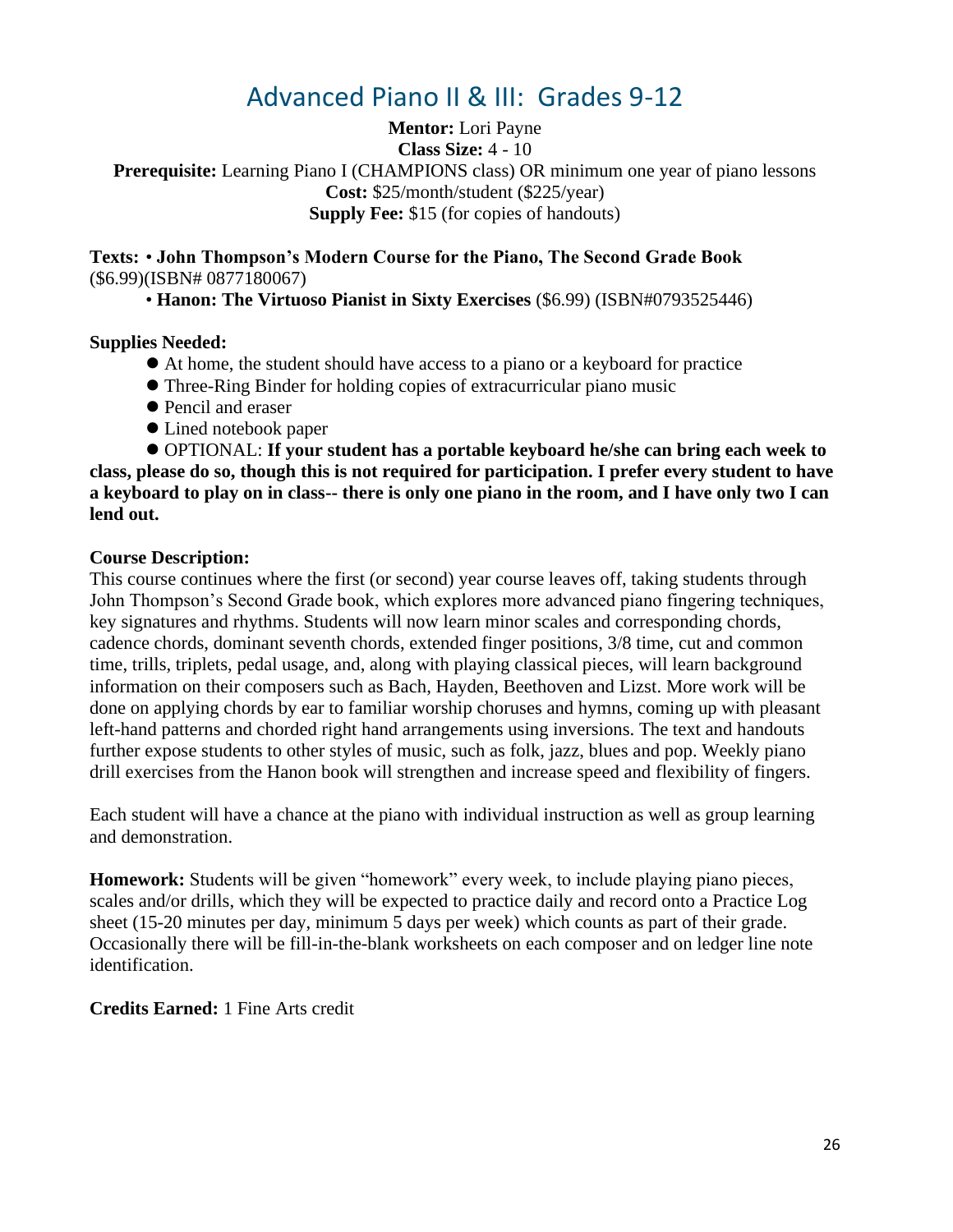## Explorations in Art: Grades 9-12

#### **Mentor:** Lori Payne **Class Size:** 4-16 **Prerequisites:** None **Cost:** \$25/month/student (\$225/year)

<span id="page-26-0"></span>**Supply Fee:** \$60 (includes a watercolor paint set, acrylic paint set, soft pastel set, basic charcoal set, and hardcover journal book for each student to keep, as well as clay, paper, canvas, and other consumable art materials students will share)

#### **Text:** None

**Supplies:** Students must supply an **ART KIT in a cardboard or plastic box** which they will **bring to class each week.** It should include: #2 pencils, ruler, pencil sharpener, scissors, natural sponge, black permanent marker (Sharpie), ballpoint pen, small jar/cup for water, paintbrushes of various sizes, masking tape, white eraser, x-acto knife, white glue, sample size bar of soap, baby wipes, and a glue stick. These must be replenished as needed throughout the year. Occasionally they will be asked to bring in other materials such as empty milk jugs, cardboard or yarn!

- To protect clothing from paints, clay and other materials, students should consider either purchasing an **artist's smock** or bringing an **old t-shirt** to wear over their clothing!
- Each student will contribute a certain number of **\$1 rectangular plastic tablecloths**, to be determined when the total number of students in the class is known.

#### **Course Description:**

This course is for students of ALL ages and any artistic skill, from 9th grade through high school senior. Explorations in Art is a survey course which exposes students to a variety of art media. Each art medium (for example, charcoal, acrylic paint or clay) has its own particular characteristics, and each requires its own technique for creating art. The goal of this class is to introduce students to the joy of working with each of these materials and to instruct them in their use while exploring various art subjects and styles. For example, students will use pastels to create a still life or will learn the basics of charcoal while creating a portrait.

The following media and subjects are covered by the course:

| <b>tempera paint</b> color wheel/theory/mixing | <b>felt &amp; block</b> print-making/pattern & motif |
|------------------------------------------------|------------------------------------------------------|
| <b>acrylic paint</b> palette knife painting    | watercolor paint silhouette landscape/wash           |
| <b>soft pastel</b> still life/landscape        | <b>papier-mâché</b> folk art (theater masks)         |
| <b>yarn/weaving</b> textile art                |                                                      |
| scratch board  animal portraits/texture        | <b>decoupage/collage</b> abstract expressionism      |
| <b>charcoal</b> portrait drawing               |                                                      |

**Homework**: None

**Credits Earned:** 1 Fine Arts credit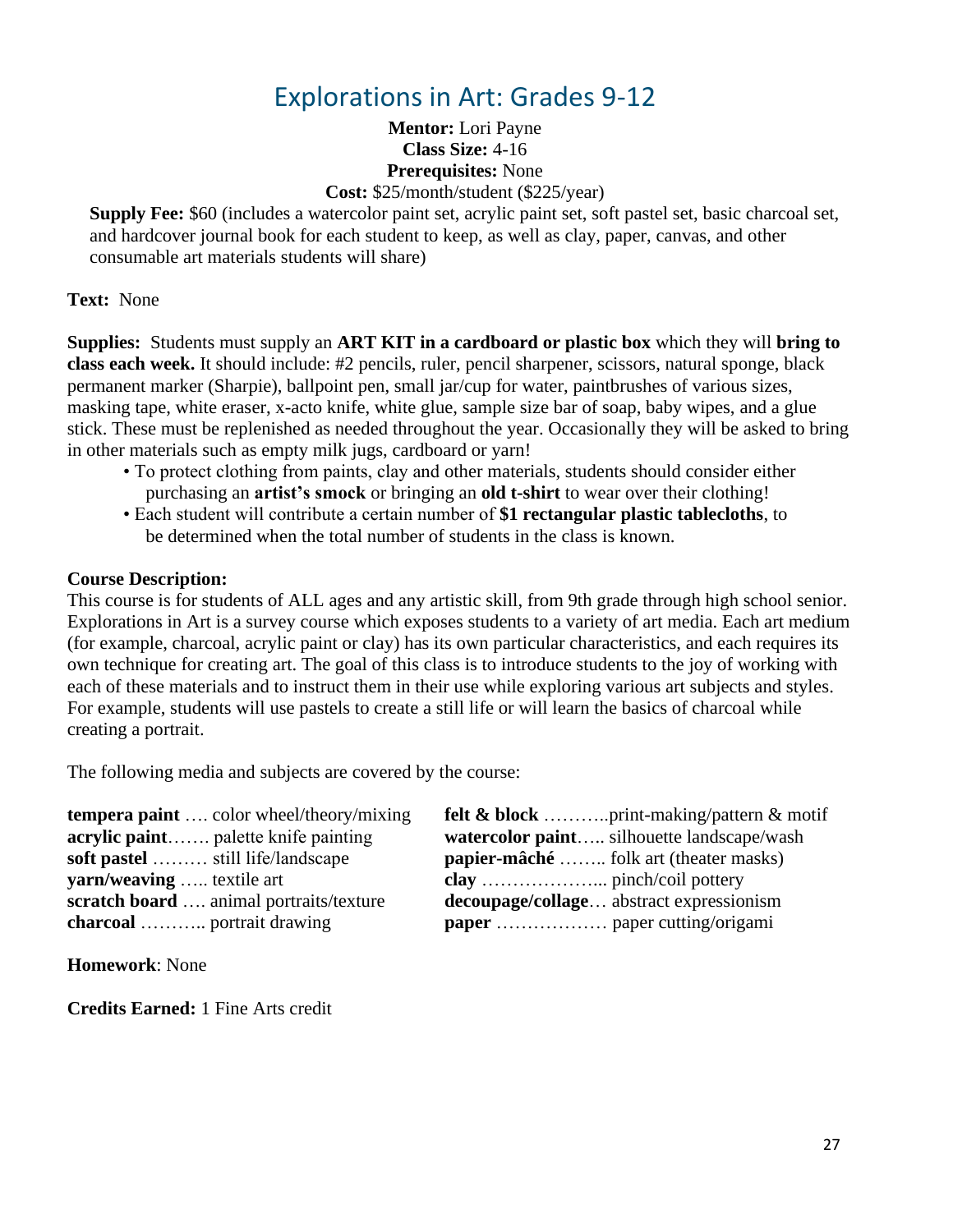## Art with Pen and Ink: Grades 9-12

**Mentor:** Lori Payne **Class Size:** 4-12 **Prerequisites:** None **Cost:** \$25/month/student (\$225/year) **Supply Fee:** \$15 (for copies of handouts)

<span id="page-27-0"></span>**Text:** None

#### **Supplies Needed:**

- Sturdy Folder/Portfolio in which to keep and carry work and instructional handouts
- Three kinds of black pens:
- --fine black gel pens (Pentel or Pilot G2 gel pen, 7 mm or smaller)
- --black ballpoint pens (Bic or Papermate 1.0 mm or smaller)
- --extra-fine black permanent markers (Sharpie fine stylo no-bleed marker preferred)
- Pad of tracing paper, 9" x 12"
- #2 pencils, pink eraser and RULER

**Optional:** at least a 10" x 12" light pad or box (if you have one of these, please bring it! We will be tracing photograph enlargements for our drawings, and we will take turns using as many as we have—and utilizing any windows available! If you would like to invest in your own, they typically run \$30 new or can even be easily constructed).

#### **Course Description:**

Many students who thought they were not "artistic" have been successful in this style of drawing! Why? Because we begin with a traced pencil outline in correct proportion and reproduce shading and texture using strategically placed strokes from a pen!

This course introduces students to the techniques of pen and ink illustration. As they learn and draw, they will build a portfolio of several subjects (animals, portraits, buildings, and landscapes), suitable for framing. First, students will learn and practice the basic strokes of pen and ink drawing (hatching, cross-hatching, contour hatching, scumbling and stippling). Next they will discover how to work from enlarged black and white copies of photographs or magazine pictures of subjects, how to trace and transfer in pencil, how to recognize and outline graduated areas of shadow, and then how to apply the pen strokes they've learned to create shading, texture and depth in their illustrations. When learning to draw buildings, a lesson in perspective will be taught and practiced. Students will also enhance certain pen and ink drawings with "wash" techniques using grayscale and colored markers.

For a final project, students will create a pen and ink cover illustration for a book of their choice, combining elements and subjects in an original design.

**Homework:** There is NO homework for this class, unless a student gets behind and needs to complete a drawing to turn in by the deadline. Students will work on their drawings during class hours.

#### **Credits Earned:** 1 Fine Arts credit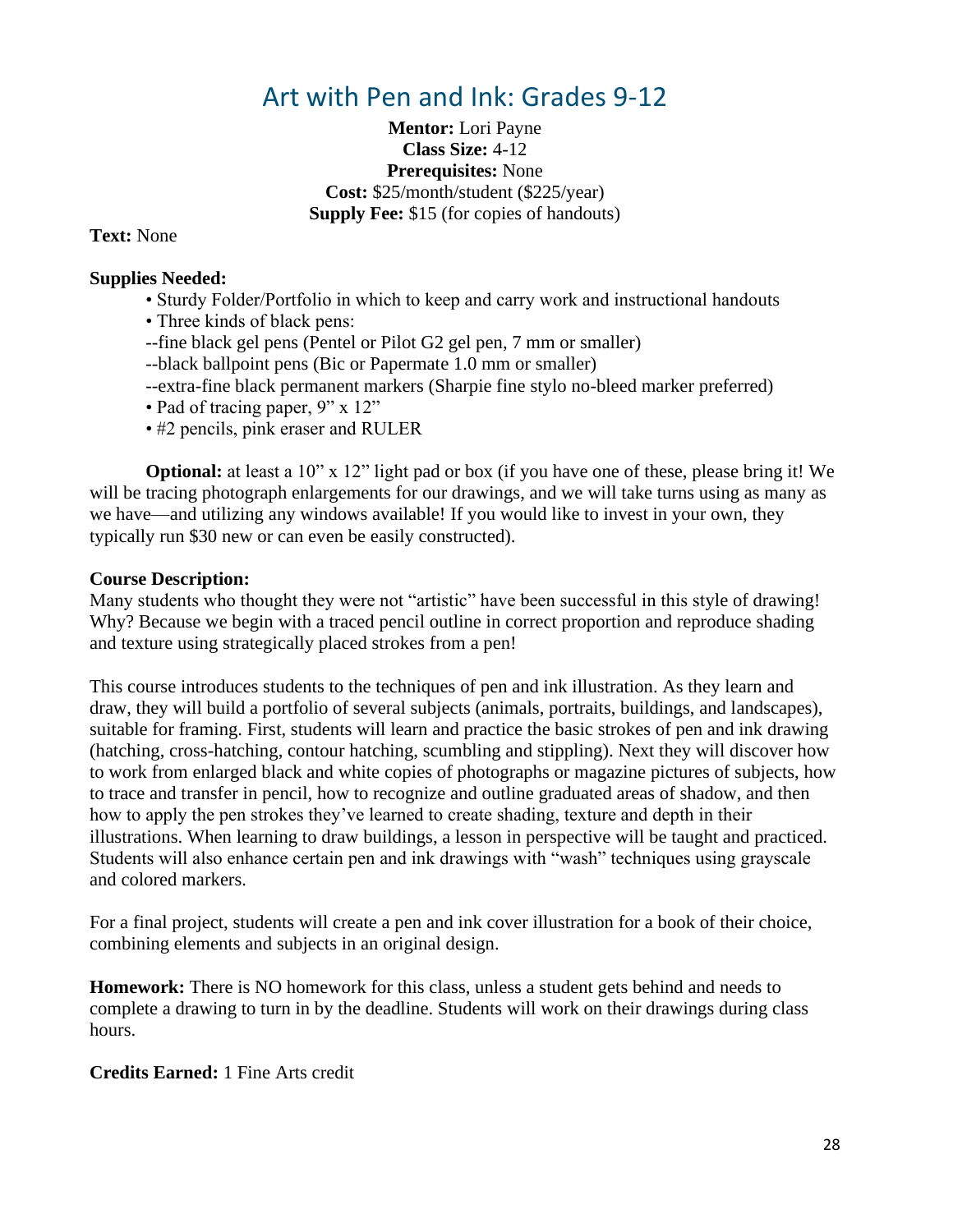## <span id="page-28-0"></span>*ELECTIVES*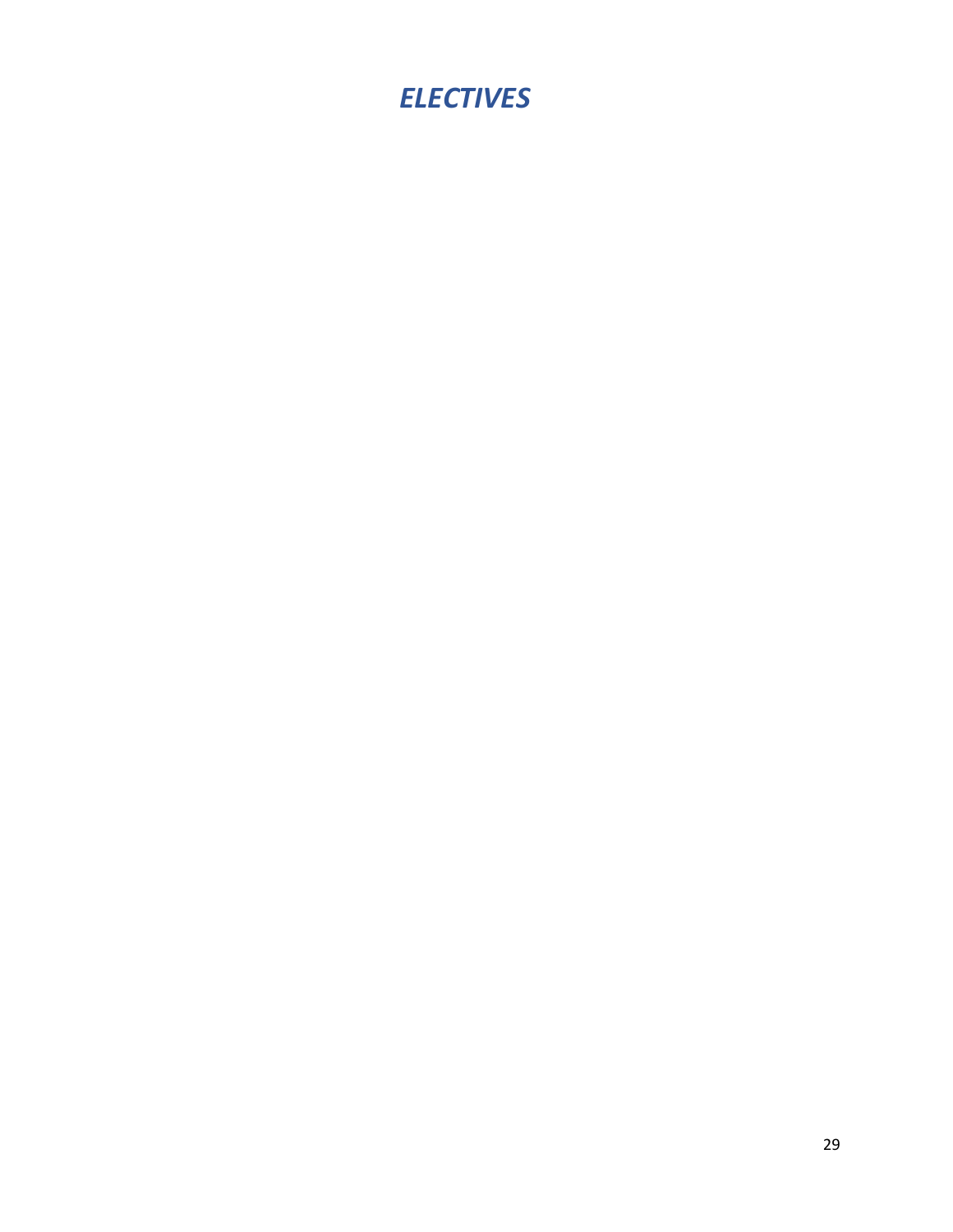## Apologetics: Grades 10-12

**Mentor:** Dani Cole **Class Size:** 6-20 **Prerequisite:** Some Bible knowledge **Cost:** \$30/month/student (\$270/year) **Supply Fee:** \$20 (for handouts, tests, quizzes, activities)

<span id="page-29-0"></span>**Text(s):** (these two texts may be purchased used/new @ Amazon or new @ christianbooks.com)

1) Book (torn hole with view of heaven on front) → *I Don't Have Enough Faith to Be an ATHIEST* by Norman L. Geisler / Frank Turek © 2004 – ISBN – 13: 978-1-58134-561-2 **(NOT THE STUDY GUIDE BOOK)**

2) Spiral Workbook (blindfolded student on front) → *I Don't Have Enough Faith to Be an ATHIEST Curriculum* by Frank Turek & Chuck Winter © 2012 – ISBN: 978-1-935495-84-0

**Supplies:** 2 pocket folders, loose leaf paper, pencils, pens and highlighters, an open mind

**Course Description:** This is a high school level apologetics class. 1 Peter 3:15 tells us to "always be prepared to give an answer to everyone who asks you to give the reason for the hope that you have." This class will allow students to be well rounded and more confident in their own faith and evangelizing strategies. STUDENTS WILL BE EXPECTED TO HAVE READ THE MATERIAL BEFORE CLASS TO BE READY FOR WEEKLY ROLE PLAY, DISCUSSION, DELIBERATION AND DEBATES.

**Homework:** 3-4 hours/week. We will cover 1 chapter in a two-week period. Each chapter will be 20-40 pages long and about 20 pages of workbook work (that's about 35 pages to read and complete a week).

**Credits Earned:** 1 Speech Credit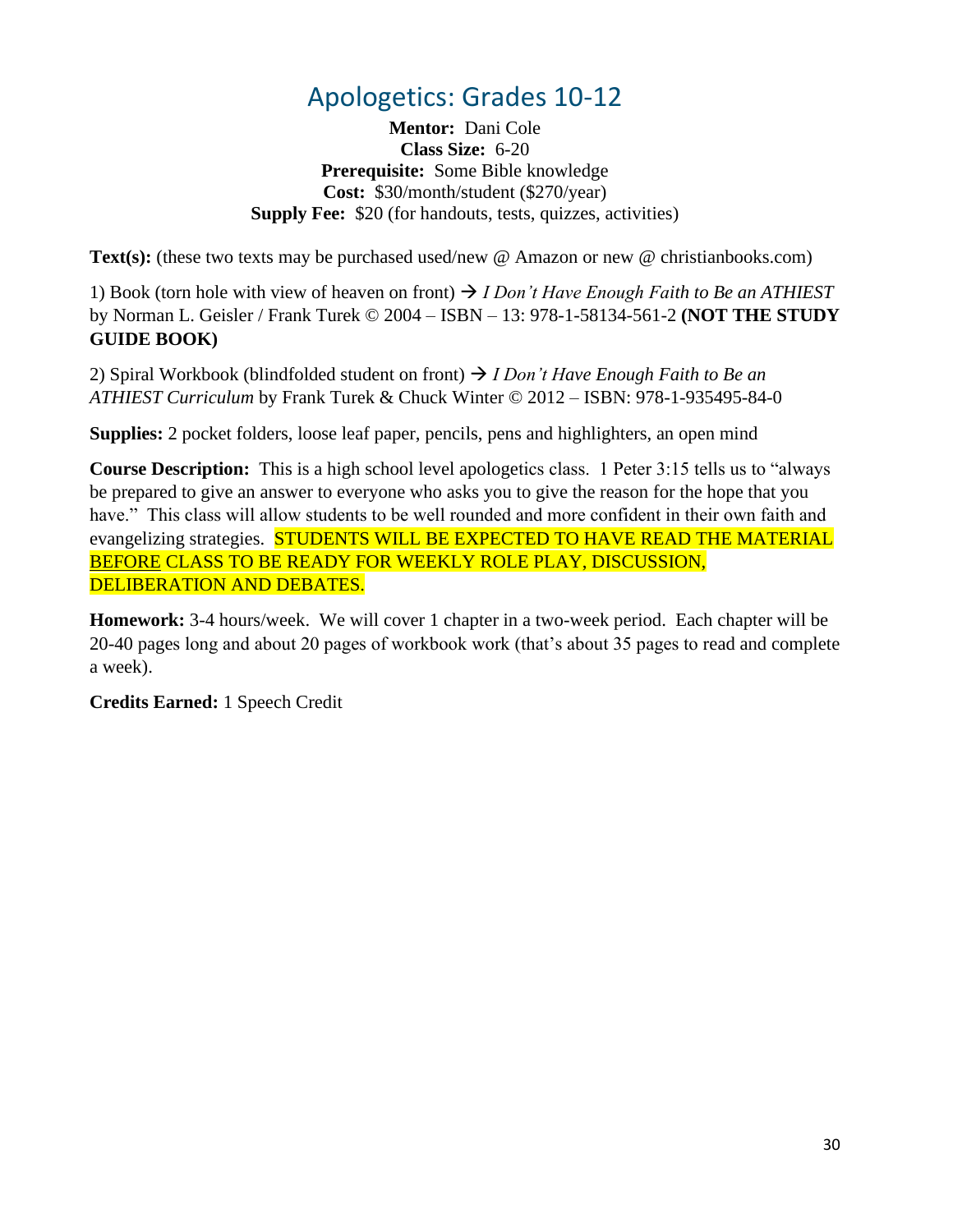## Brain Academy: Grades 9-10

<span id="page-30-0"></span>**Mentor:** Karen Eckert **Class size**: 3-15 **Prerequisite:** None **Cost:** \$20/month/student for 9 months (\$180 total) **Supply Fee:** \$20 – Covers the cost of supplies, printing, and student handouts.

**Text(s): The Fallacy Detective** by Nathaniel Bluedorn & Hans Bluedorn ISBN-13: 978- 0974531571

**Supplies:** Small binder to organize handouts and papers and supplies for taking notes.

**Course Description:** Brain Academy will consist of high-school level math/language/logic activities designed to increase test-taking and thinking skills, especially in the areas often seen on standardized tests, including the college entrance exams. Activities such as riddles, puzzles, mysteries, and mind benders will be a fun way to learn logic and other math/reasoning skills useful in college and employment situations. Using various upper-level books from Critical Thinking Press, the class will work on:

Analysis Skills Problem Solving Skills Deductive Reasoning Reading Comprehension Organizational Skills Inferential Reasoning Analogies Vocabulary & Wording Meaning Math and Logic Brainstorming Flexible Thinking

**Homework:** 1 hour or less

**Credits Earned:** 0.5 Elective Credit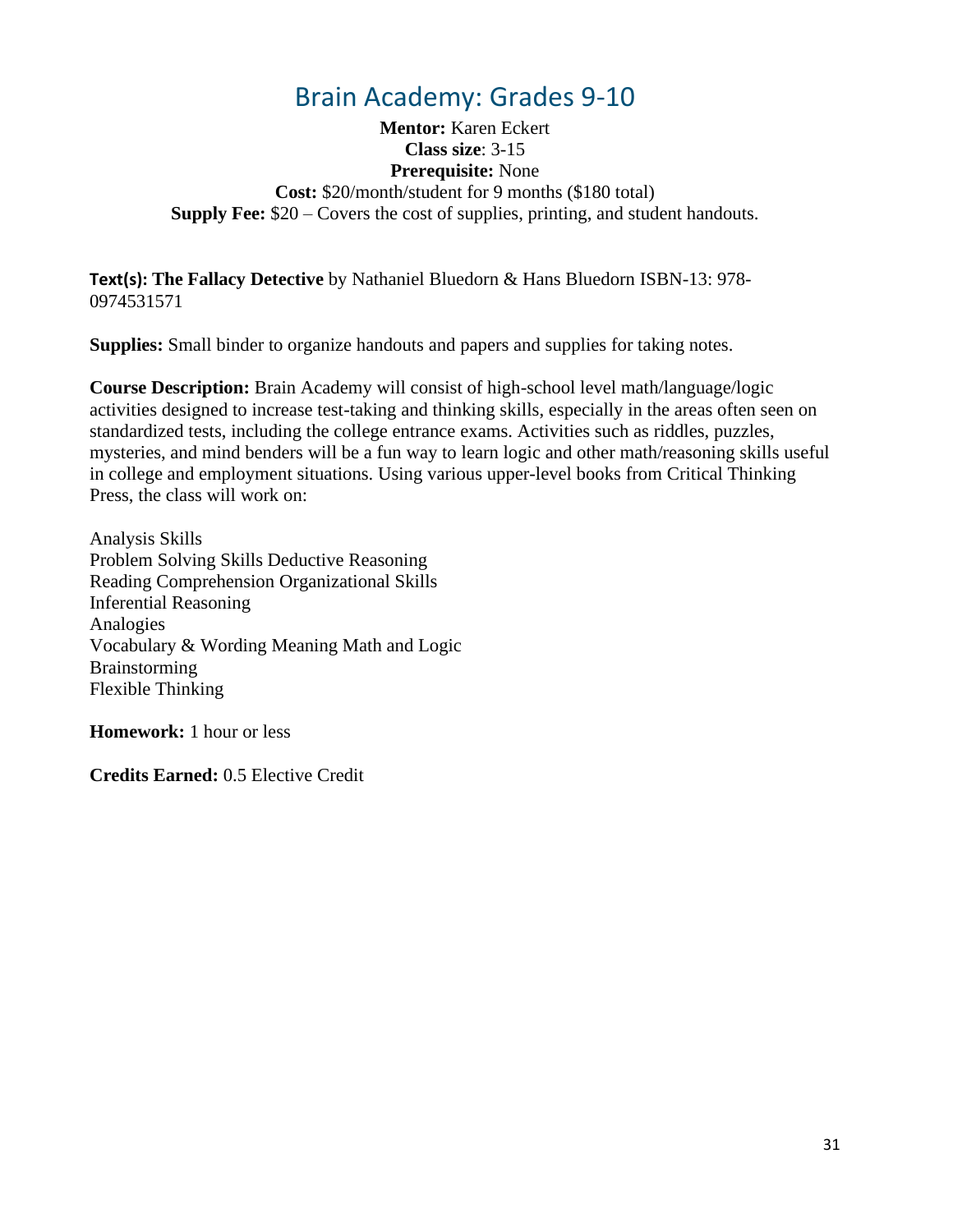## German 1 : Grades: 9-12

**Mentor:** Heidi Orris **Class Size:** 4-15 **Prerequisites:** None **Cost:** \$30/month/student (\$270 total) **Supply Fee:** \$40

<span id="page-31-0"></span>(Includes textbook, copies of worksheets and instructional materials/handouts)

**Text:** Supplied by mentor

**Supplies:** \* 3 ring binder \* spiral notebook

#### **Course Description:**

Germany is the economic powerhouse of Europe, and German is the most widely spoken language in Europe. German is the second most commonly used scientific language and also the second most commonly used language on the Internet.

This class is a fun and interactive introduction to spoken and written German. Students will learn vocabulary and grammar necessary to communicate in various situations. Students will get the opportunity to participate in simple conversations and respond to basic conversational prompts. Students will be able to analyze and compare cultural practices, products and perspectives of various German-speaking countries. Frequent assessments of language progression will be completed during course work.

**Homework**: approximately

**Credits Earned**: 1 Foreign Language Credit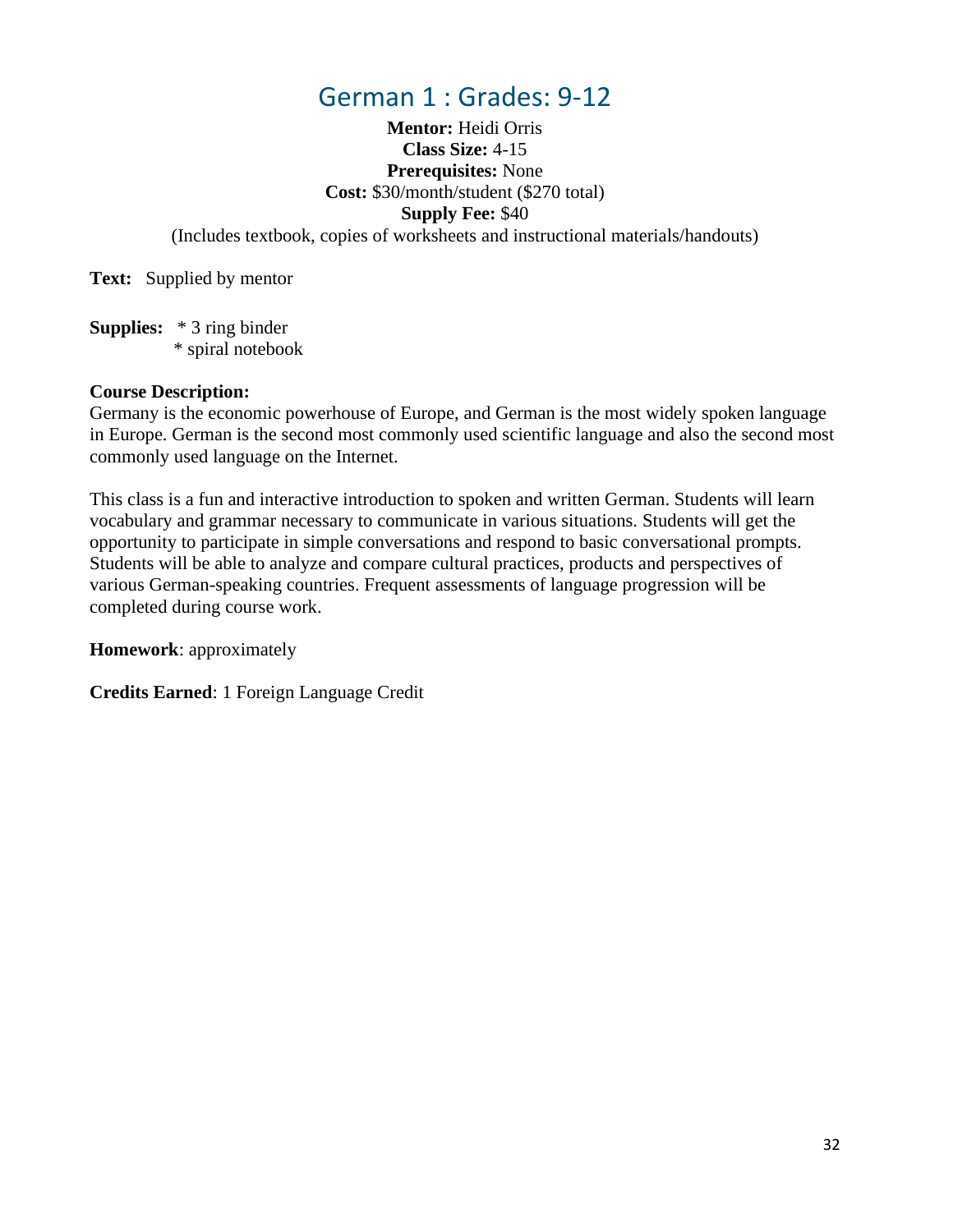## German 2: Grades: 9-12

#### **Mentor:** Heidi Orris **Class Size:** 4-15 **Prerequisites**: None **Cost**: \$30/month/student (\$270 total) **Supply Fee:** \$30

(Includes copies of worksheets and instructional materials/handouts)

<span id="page-32-0"></span>**Texts:** Deutsch Aktuell Level 2 Hardcover 2010

- ISBN-10: 0821952064
- ISBN-13: 978-0821952061

Deutsch Aktuell 2 Workbook ( $2010$ ) 6<sup>th</sup> edition

- ISBN-10: 082195475X
- ISBN-13: 978-0821954751
- ASIN: B008Y33KT8

#### **Supplies:**

- 3-ring binder
- Spiral notebook

#### **Course Description**:

This course is a continuation of German 1 and is designed to help improve skills in the German language. Students will increase their skills through listening, speaking, reading and writing activities based on pedagogically proven methods of foreign language instruction.

Students will learn to express themselves using an ever-increasing vocabulary, present and past tense verbs, articles, adjectives and increasingly complex grammatical structures.

Grammar is introduced and practiced in innovative and interesting ways with a variety of learning styles in mind. Culture is sprinkled throughout the course to help students learn about German culture, people, geographical locations and histories. The course is aligned to the national Foreign Language standards.

**Homework:** Approximately 30 minutes a day

**Credits Earned**: 1 Foreign Language Credit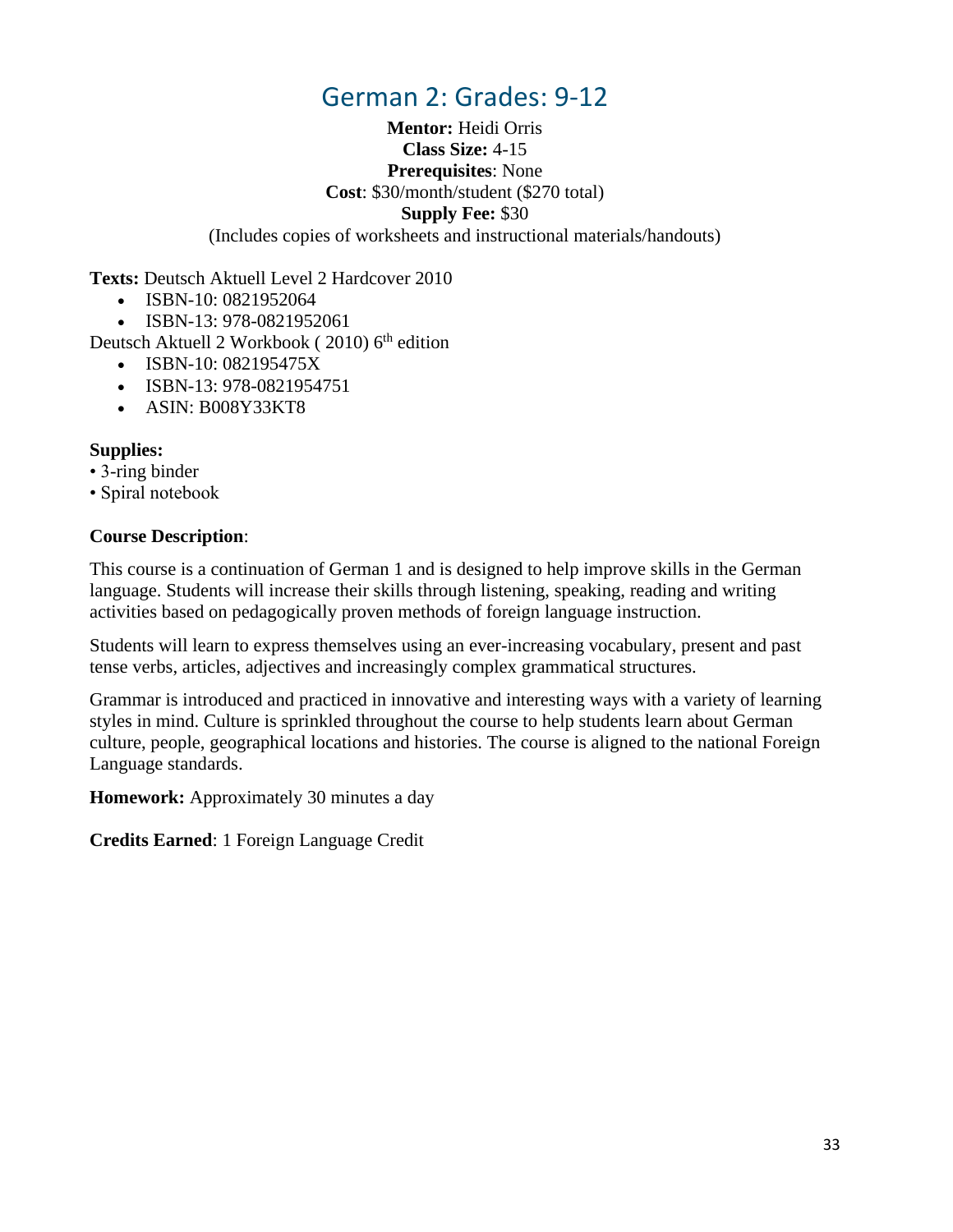## <span id="page-33-0"></span>Exploring Creation with Health and Nutrition: Grades 9-12

**Mentor:** Jaime Jones

**Class Size:** 3 - 20

#### **Prerequisite:** None

**Cost:** \$35/month /student (\$315/year)

**Supply Fee:** \$25

**Text:** Exploring Creation with Health and Nutrition

ISBN: 9781940110349 (Text); 9781940110356 (Student Workbook)

#### **Supplies:**

- 3-ring binder with dividers for homework, labs, and tests
- Notebook paper
- Pocket folders 2
- Pencils/pens
- Calculator

**Course Description:** Apologia's *Exploring Creation with Health and Nutrition* covers what maturing students need to know to help them make the best choices they can for themselves as they become young adults. This text, taught from a Christian perspective, covers the physical, nutritional, emotional, and spiritual aspects of growing into a healthy adult. Students will study the systems of the human body, senses, genetics, temperaments, and the physical influence on thoughts and feelings. The course respectfully covers mental illness and emotional stability, as well as the value of human beings, our culture, our gender roles, our families, socialization, communication skills, and conflict resolution skills. Students will gain an in-depth knowledge of both macronutrients and micronutrients, including the importance of exercise and proper diet. Projects will cover topics such as nature versus nurture, personal temperament, good decision-making skills, boundary setting, analyzing food intake and activity levels, creating good hygiene habits, keeping a sleep record, and more.

**Parental Note:** This is a full health textbook. Please use your knowledge of your students to decide if this course is appropriate for their maturity levels. Chapters mention alcohol and drug abuse, depression, pornography and other topics that also require maturity. Additionally, please also note that although we will not be addressing this material in class, the reproductive systems are covered in the final chapter of textbook (including accurate, yet respectful, illustrations and descriptions). This final chapter respectfully discusses the act of marriage, sexual misconduct, pregnancy, and sexually transmitted diseases.

**Homework:** Students should expect 2.5/3 hours of homework per week.

**Credits Earned:** 1 Highschool Health or Elective Credit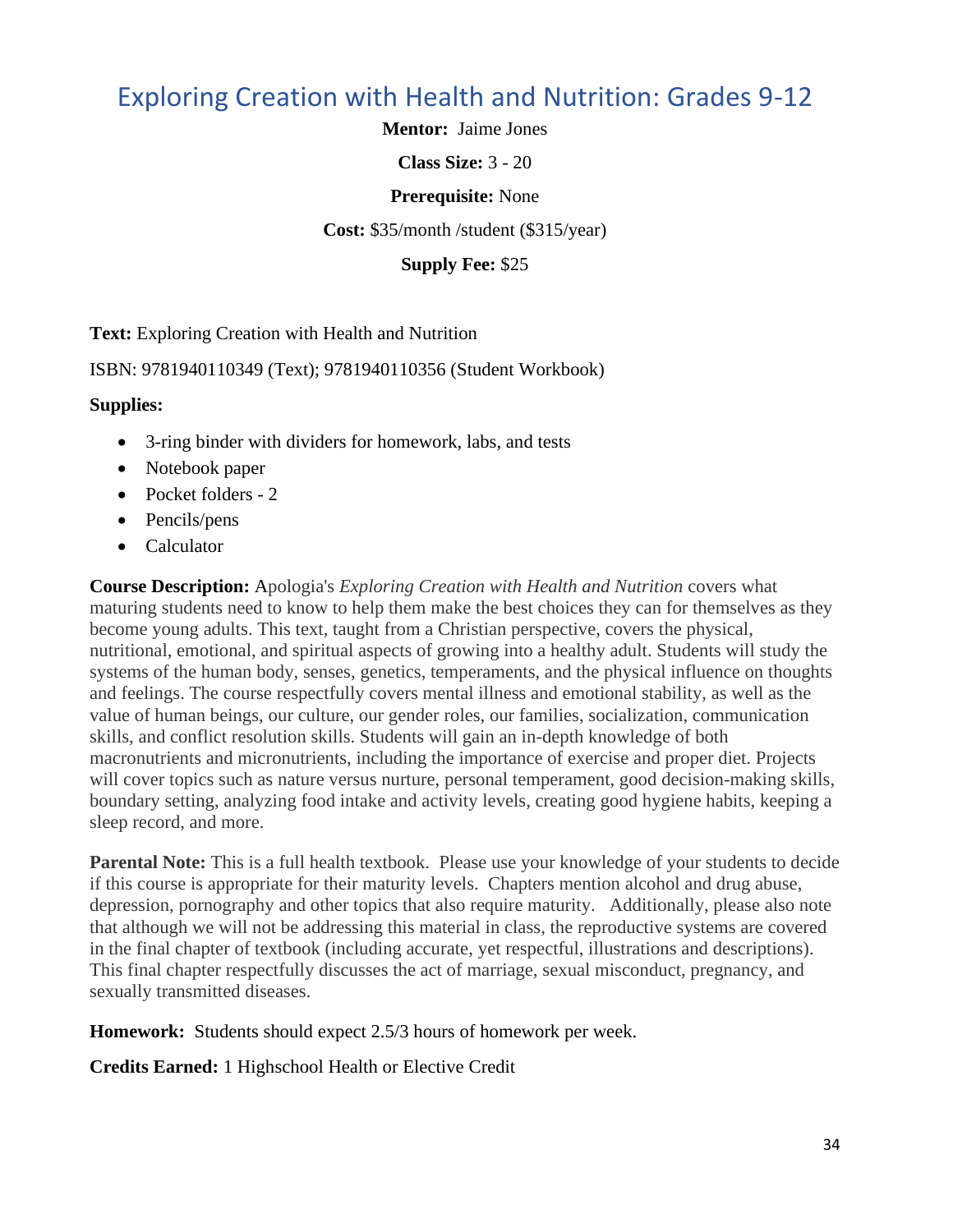## Positively P.E.: Grades 9-12

<span id="page-34-0"></span>**Mentor**: Karen Eckert **Class Size** 6-20 **Prerequisites**: None **Cost**: \$25/month/student (\$225 total) **Supply Fee**: \$25.00 (includes various supplies/equipment, handouts & printing)

**Texts**: None

**Supplies:** Small notebook to be used as Fitness Journal 2 sets of hand weights: a set of 3lbs's & 5lbs or 5lbs & 8lbs A workout mat or towel

#### **Course Description**:

Students will experience a variety of skills, games, and exercises, and recognize the benefits of individual exercise as well as team sports. They will learn about various muscles and muscle groups, how to read and understand heart rate, set personal fitness goals, enforce good sportsmanship, and much more.

**Homework**: Keeping an exercise journal, completing handouts, exercising, studying for quizzes, and possibly some reading

**Credits Earned**: 1 Elective/Health/P.E. Credit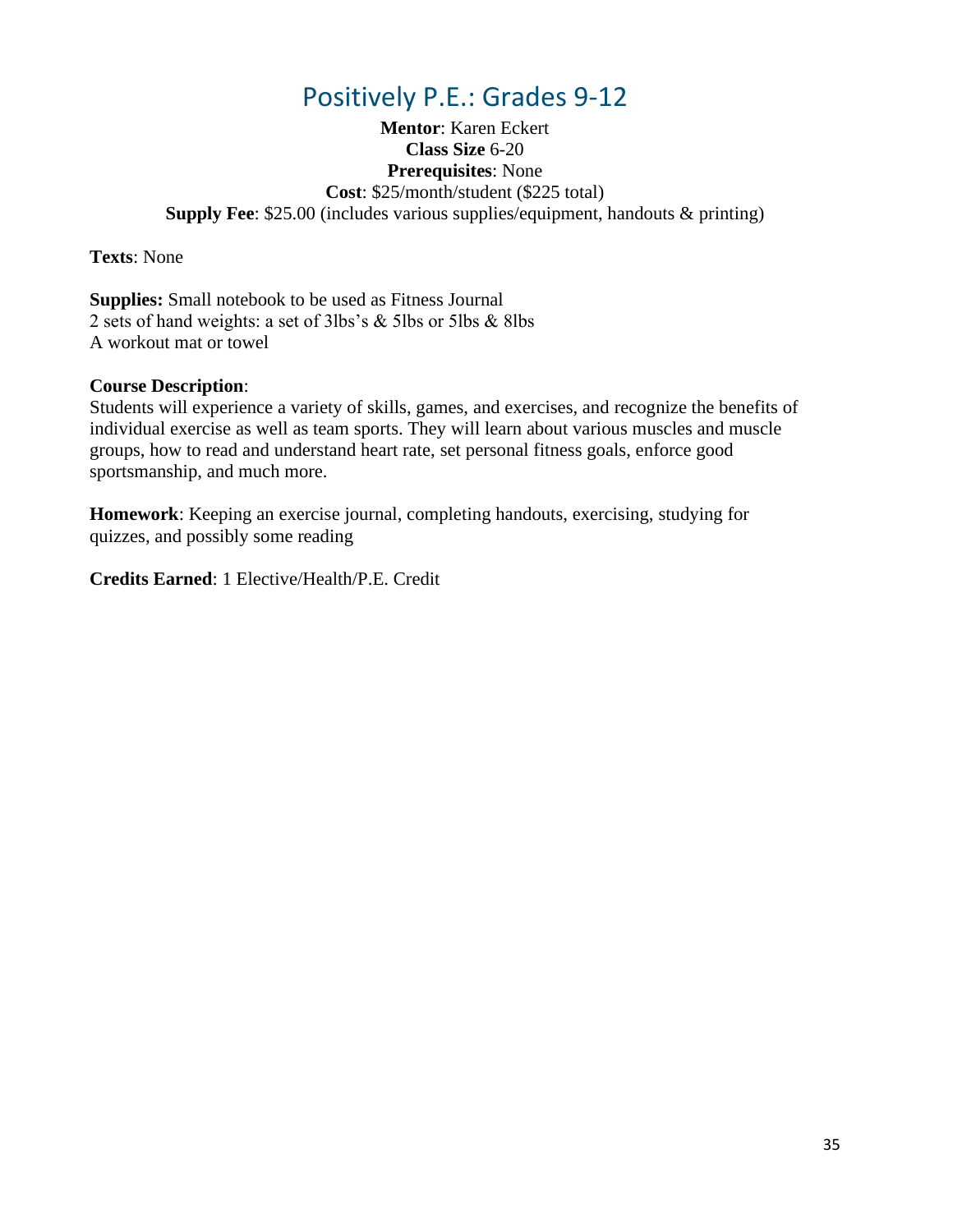## <span id="page-35-0"></span>Psychology: From a Christian Perspective: Grades 9-12

#### **Mentor:** Jaime Jones **Class Size:** 3 - 20 **Prerequisite:** None **Cost:** \$35/month /student (\$315/year) **Supply Fee:** \$25

**Text:** Psychology: A Christian Perspective, High School Edition

**ISBN:** 0981558720 **ISBN-13:** 9780981558721

#### **Supplies:**

- 3-ring binder with dividers for homework, labs, and tests
- Notebook paper
- Pocket folders 2
- Pens

#### **Course Description:**

Psychology is quoted and used in a number of different fields, is always on the news, and is a popular college-level course. This course will give your high schoolers a context and understanding of Psychology from a Christian perspective while still in high school. This elective will help students to understand how naturalism, behavioralism, humanism, evolutionism, moral relativism and reductionism are used within psychological theories. Covering the history of psychology, as well as current theories on motivation, emotion, development, memory, sensation, abnormal psychology, social psychology, treatment, and more. Students will be responsible for chapter summary and review questions. Quizzes will be administered for each chapter.

**Homework:** Students should expect 2.5/3 hours of homework per week.

**Credits Earned:** 1 Highschool Elective Credit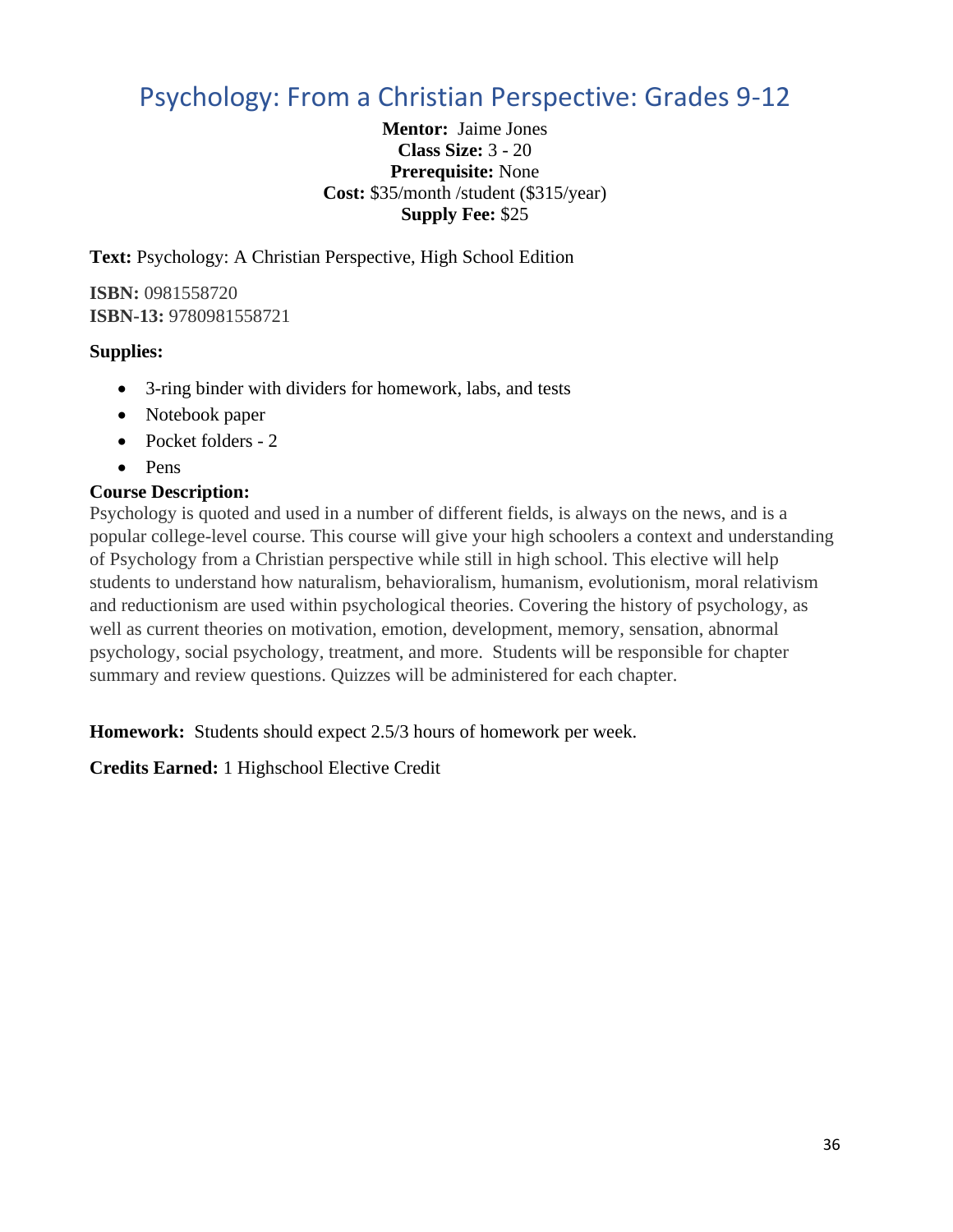## Spanish 1: Grades 9-12

#### **Mentor:** Martha Young **Class Size:** 4-12 **Prerequisites:** None **Cost:** \$30/month/student (\$270 total) **Supply Fee:** \$30

<span id="page-36-0"></span>(Includes copies of textbook, study cards, pencils, notebooks, and instructional materials/handouts)

**Text:** Easy Spanish Step-By-Step (provided by the mentor)

**Supplies:** 3 x 5 index cards

**Course Description:** In this course, students will learn basic vocabulary for communication as well as simple grammar and verb forms. We will focus on an appreciation and a curiosity about the lives of Spanish speaking peoples, while integrating conversation and reading recognition. Includes fun learning activities, games, and prizes to reinforce the lesson!

**Homework:** 1-2 hours/week

**Credits:** 1 foreign language credit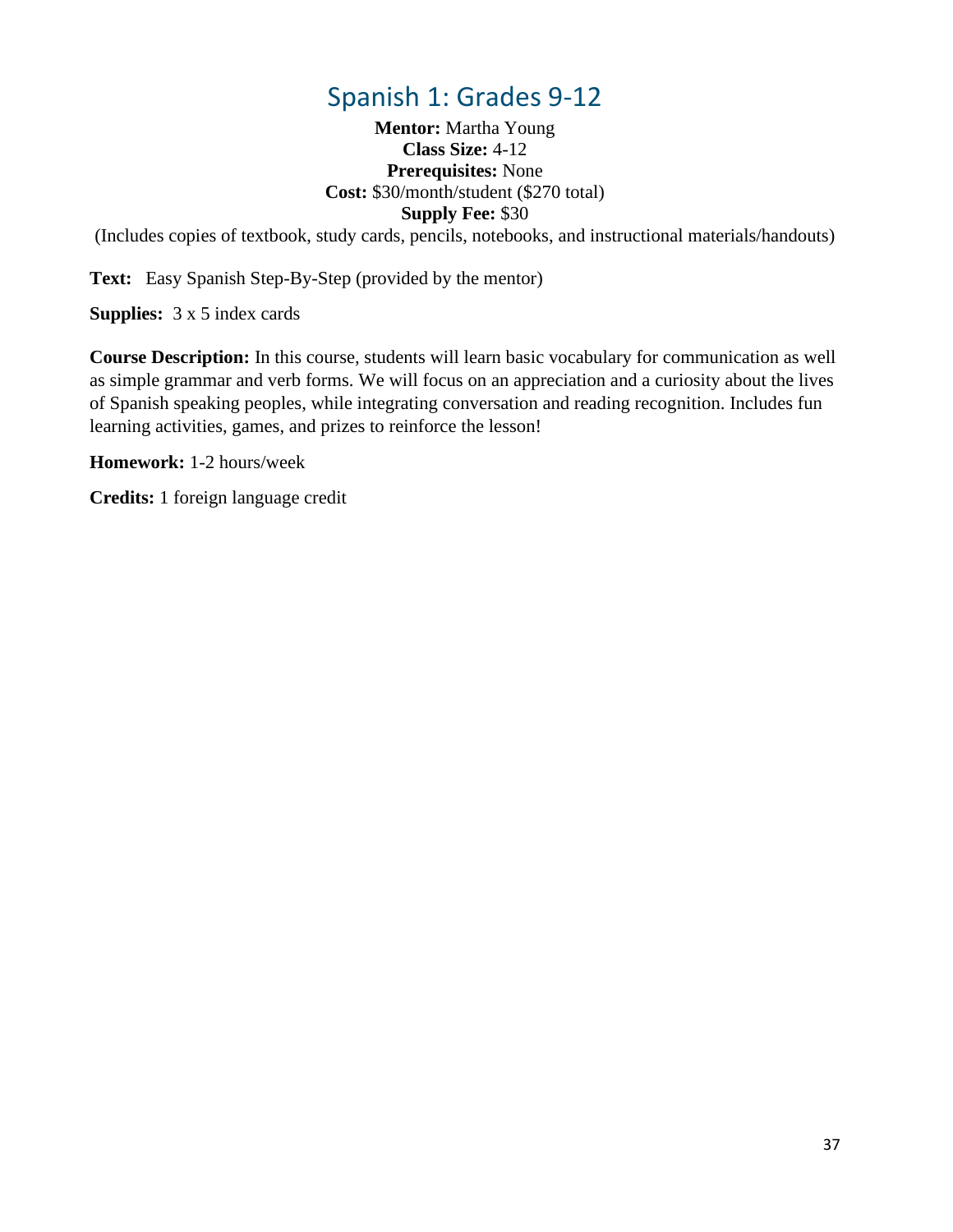## Spanish 2: Grades 9-12

#### **Mentor:** Martha Young **Class Size:** 4-12 **Prerequisites:** Spanish 1 **Cost:** \$30/month/student (\$270 total) **Supply Fee:** \$30

<span id="page-37-0"></span>(Includes copies of textbook, study cards, pencils, notebooks, and instructional materials/handouts)

**Text:** Easy Spanish Step-By-Step (provided by the mentor)

**Supplies:** 3 x 5 index cards

**Course Description:** Spanish II is a continuation of Spanish I. Students will learn new vocabulary and grammar using the same book. We will continue in the book where Spanish I left off and finish the book. We will have more conversations and activities that will help with learning the language. And let's not forget the fun activities!

**Homework:** 1 hour a day. Students should read every day.

**Credits:** 1 foreign language credit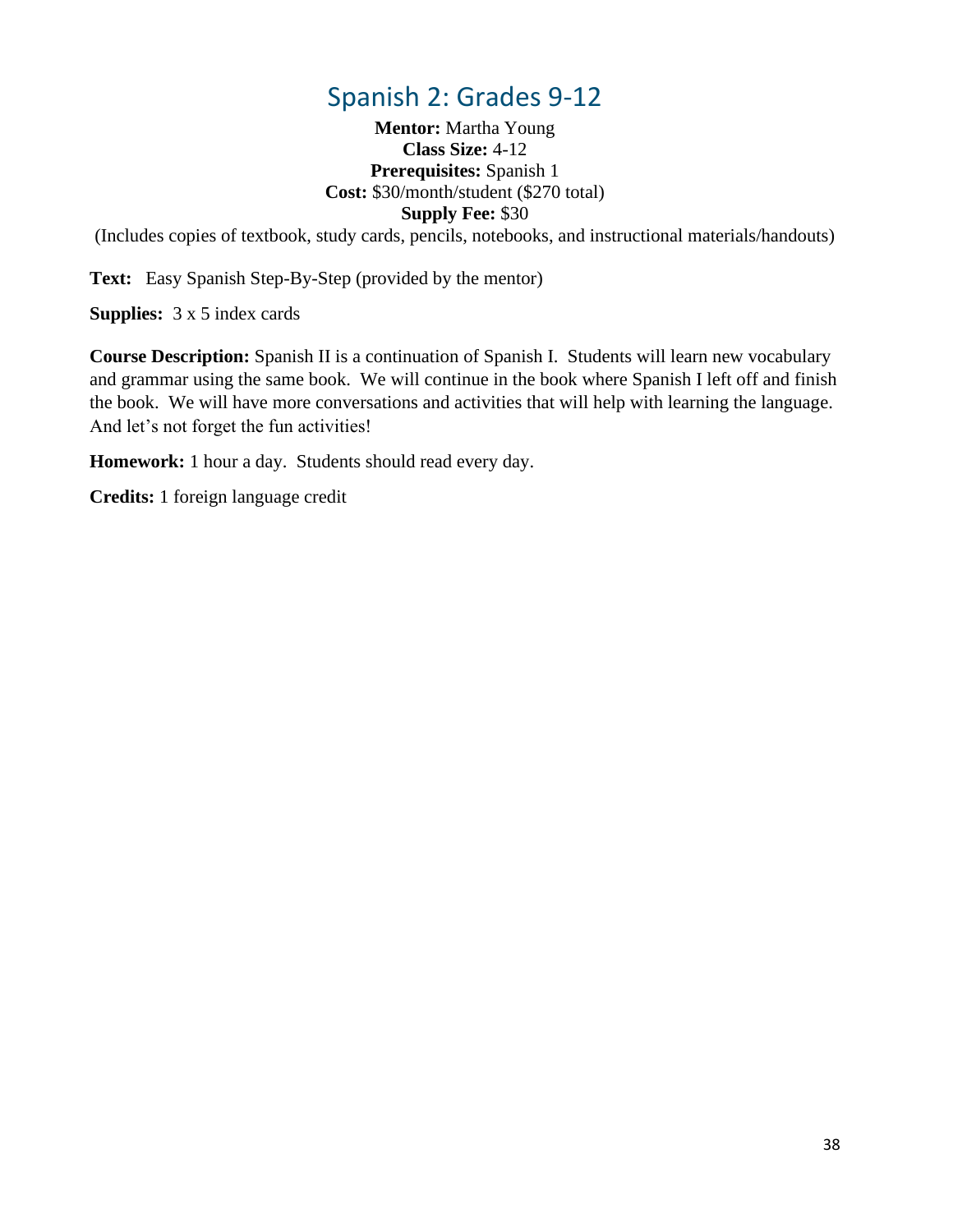## <span id="page-38-0"></span>Speech & Debate - Effective Communication: Grades 9-12

**Mentor:** Wendy Embrey **Class Size:** 4-20 **Prerequisite(s):** None **Cost:** \$25 month/student (\$225 total) **Supply Fee:** \$25 – Covers the cost of supplies, printing, and student handouts.

**Text(s):** None

**Supplies:** Binder or folder to organize handouts, and supplies for taking notes.

**Course Description:** The title says it all! In this class, students will learn how to become effective communicators. We will journey through the basic structure and concepts of communication with many opportunities to practice speaking skills along the way. In class students will listen to lectures, listen to other speakers, and perform speeches of their own. Some of the topics covered will be: Speaking fundamentals, overcoming stage fright, effective research and outlining, using visual aids, informative speaking, argumentative speaking, and oral interpretation. One quarter of the course will be dedicated to debate and logical thinking. Through practice at home and performing in class, students will have the opportunity to solidify their abilities in one of life's most important skills.

**Homework:** Students will be required to do 30 minutes to 1 hour of homework each day. This homework will primarily consist of practicing speeches and doing online research.

**Credits Earned:** 1 Elective Credit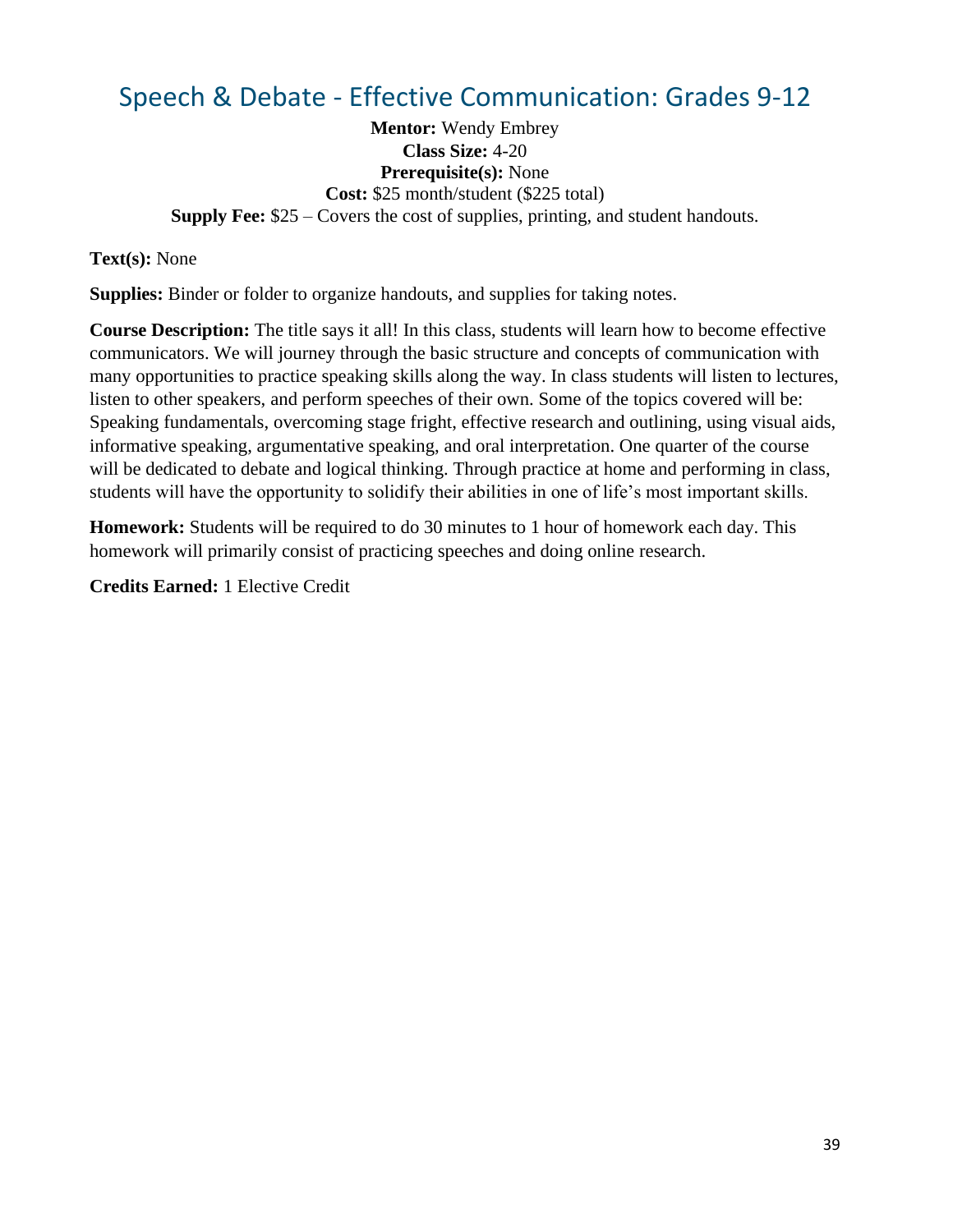## Tae Kwon Do: Grades 9-12

<span id="page-39-0"></span>**Mentor:** Wendy Embrey **Class Size** 4-12 **Prerequisites:** None **Cost:** \$25/month/student (\$225 total) **Supply Fee:** \$25.00 (includes equipment, white belt & printing)

**Texts:** None

**Supplies:** Notebook for recording exercises, white martial arts pants preferred

**Course Description:** Tae Kwon Do, literally the way (do) of the foot (tae) and fist (kwon), is a Korean martial art which focuses on five tenets: courtesy, integrity, perseverance, self-control and indomitable spirit. Students will perform exercises to strengthen core and increase flexibility and stamina. Proper blocking, striking and kicking techniques will be taught to students and they will be asked to practice these techniques at home. Students will also learn Tae Kwon Do forms (Poomsae). They will also acquire self-defense techniques, but will be encouraged not to use any training outside of the classroom unless absolutely necessary. Other benefits martial arts include increased concentration and balance.

**Homework:** Keeping an exercise journal, practicing forms, combinations and self-defense techniques

**Credits Earned:** 1 Elective/P.E. Credit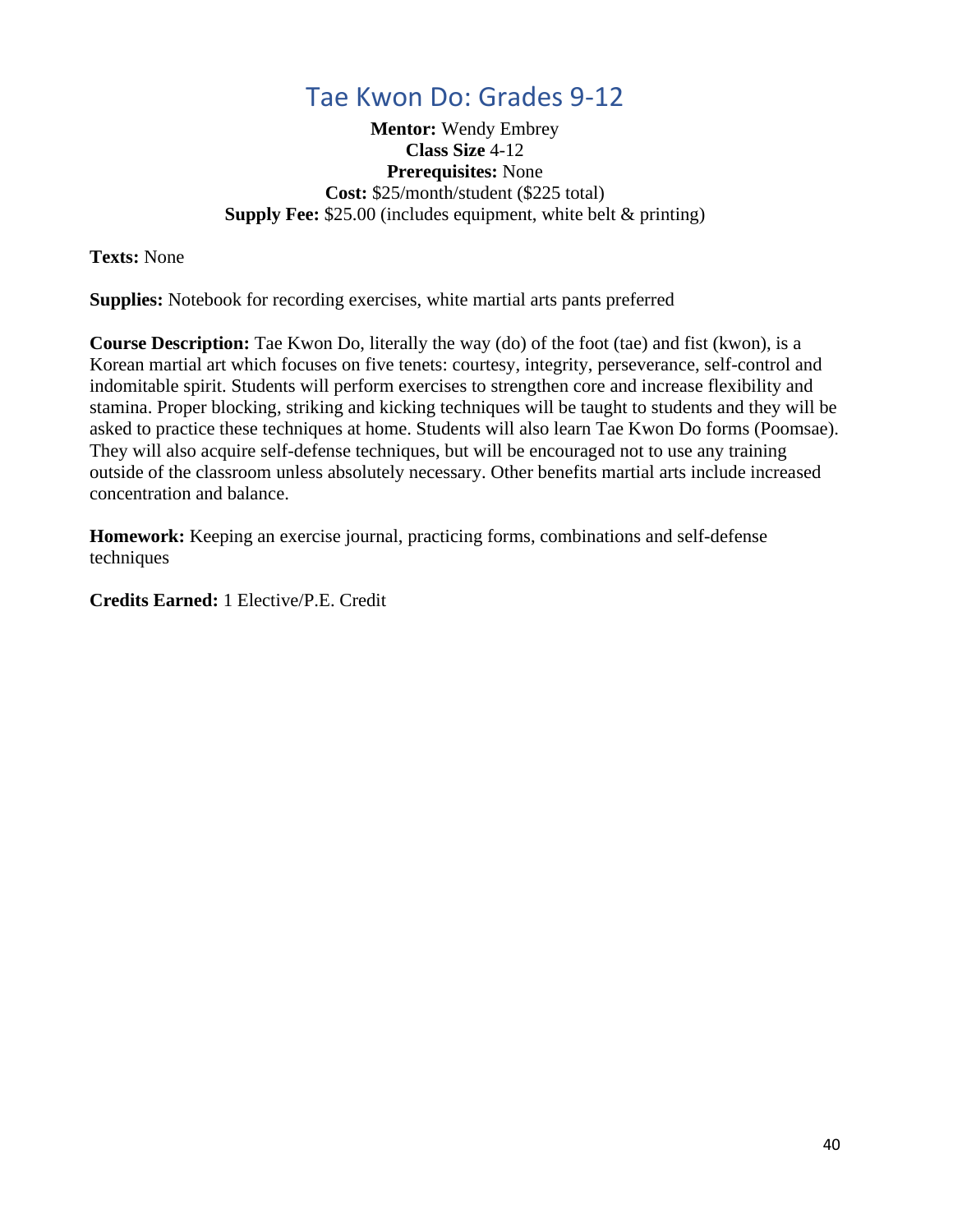## <span id="page-40-0"></span>Test Taking & Study Skills: Grades 10-12

**Mentor:** Wendy Embrey **Class size:** 3-15 **Prerequisites:** Algebra 2, Geometry, or concurrent **Cost:** \$20/month/student (\$180 Total) **Supply Fee:** \$30 for copying

**Texts:** *Official SAT Study Guide (2020 Edition)* (College Board), available at Amazon.com or other online sources. Each student needs his own copy.

**Supplies:** #2 pencils, a 1 ½ inch three-ring binder with dividers, Scientific or graphing calculator---see the calculator policy at [www.collegeboard.com](http://www.collegeboard.com/)

**Course Description:** The Scholastic Aptitude Test is the test most colleges require for entrance. The PSAT is very similar to the SAT and could lead to scholarship opportunities. Other tests (such as the ASVAB and CLEP tests) will benefit from standardized test taking skills. Class time will be split between test prep materials and the additional materials. Students will be prepared to take the SAT in the spring semester if they desire. The SAT portion of each class will include a discussion of the text, including test questions and strategies for improving test scores. Language and Math will be discussed and practiced. The student will work on sections of the text during the week, as assigned. Additional problems will be provided for classroom work. Practice problems and tests will be taken during class sessions and at home. Having students practice together in the classroom will help them encourage one another to confidently prepare for the test. The additional activities are designed to increase critical thinking skills, especially in the areas often seen on standardized tests. Activities such as riddles, puzzles, mysteries, and mind benders, will be a fun way to learn logic, math/language thought processes, and other reasoning skills useful in college and employment situations. Using various exercises, the class will work on: Analysis Skills Analogies Problem Solving Skills Vocabulary & Wording Meaning Deductive Reasoning Logic Reading Comprehension Brainstorming Organizational Skills Flexible Thinking Inferential Reasoning

**Homework:** 1-2 hours per week

**Credits Earned:** No high school credit is given for this course. However, the class ought to be listed on the transcript in the area where other extracurricular activities and classes are listed.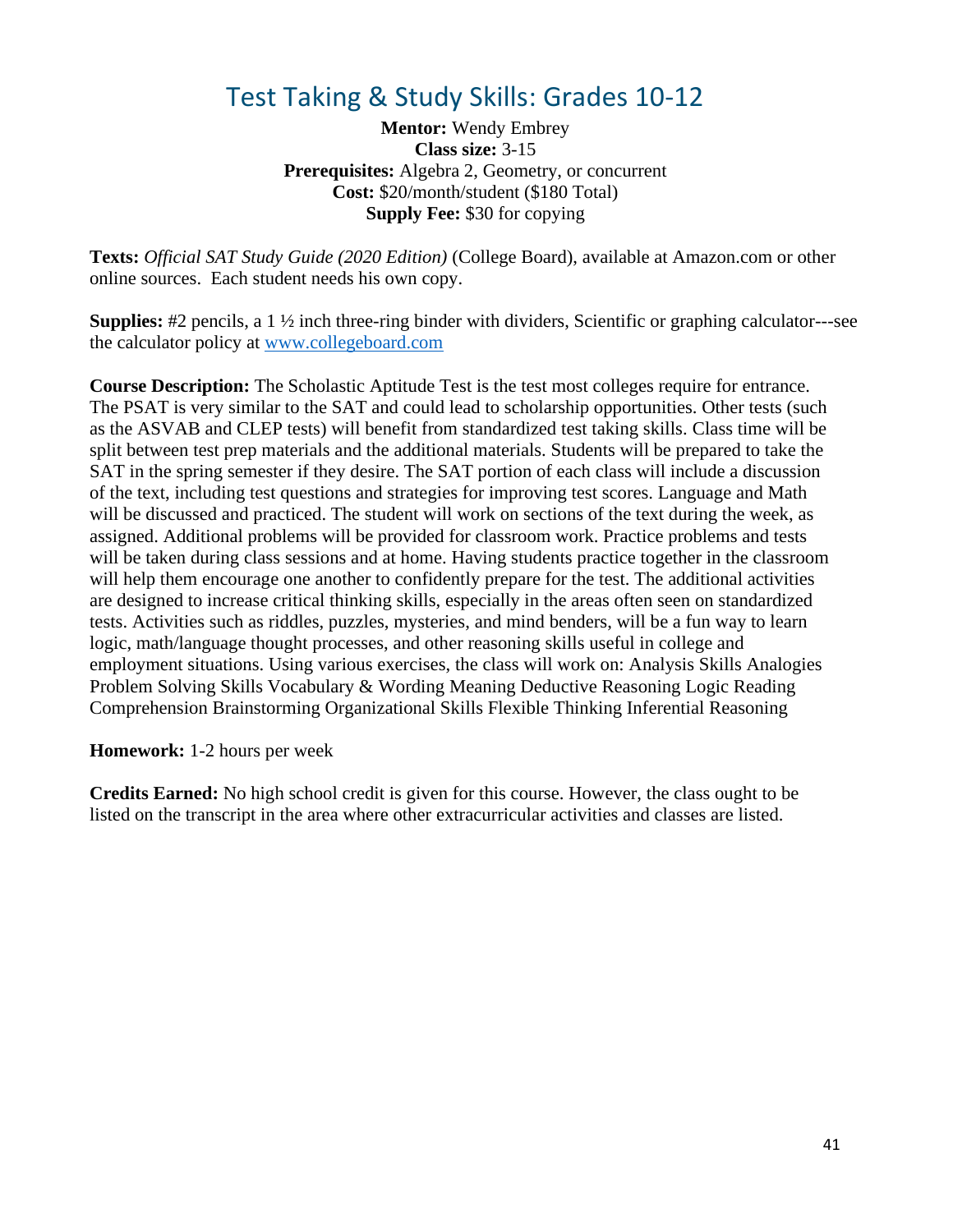## <span id="page-41-0"></span>*STUDY HALL*